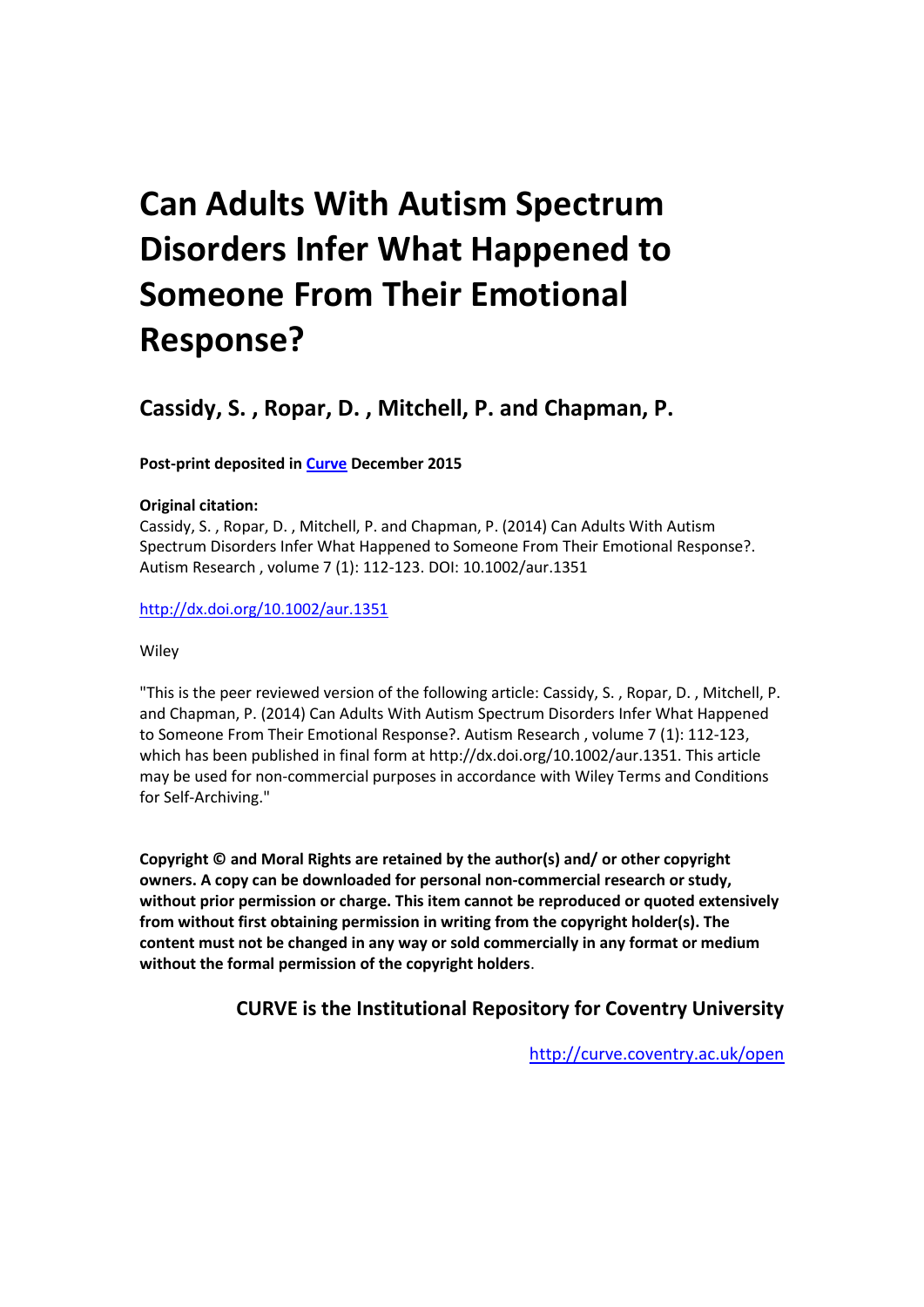# Can adults with Autism Spectrum Disorders infer what happened to someone from their emotional response?

Sarah Cassidy<sup>1</sup>, Danielle Ropar<sup>1</sup>, Peter Mitchell<sup>2</sup>, Peter Chapman<sup>1</sup>.

<sup>1</sup>School of Psychology, University of Nottingham. <sup>2</sup>School of Psychology, University of Nottingham Malaysia Campus.

<sup>1</sup>Correspondence concerning the article should be addressed to Danielle Ropar, School of Psychology, University of Nottingham, University Park, Nottingham. NG7 2RD. Telephone: +44 (0)115 9515288, E-mail: danielle.ropar@nottingham.ac.uk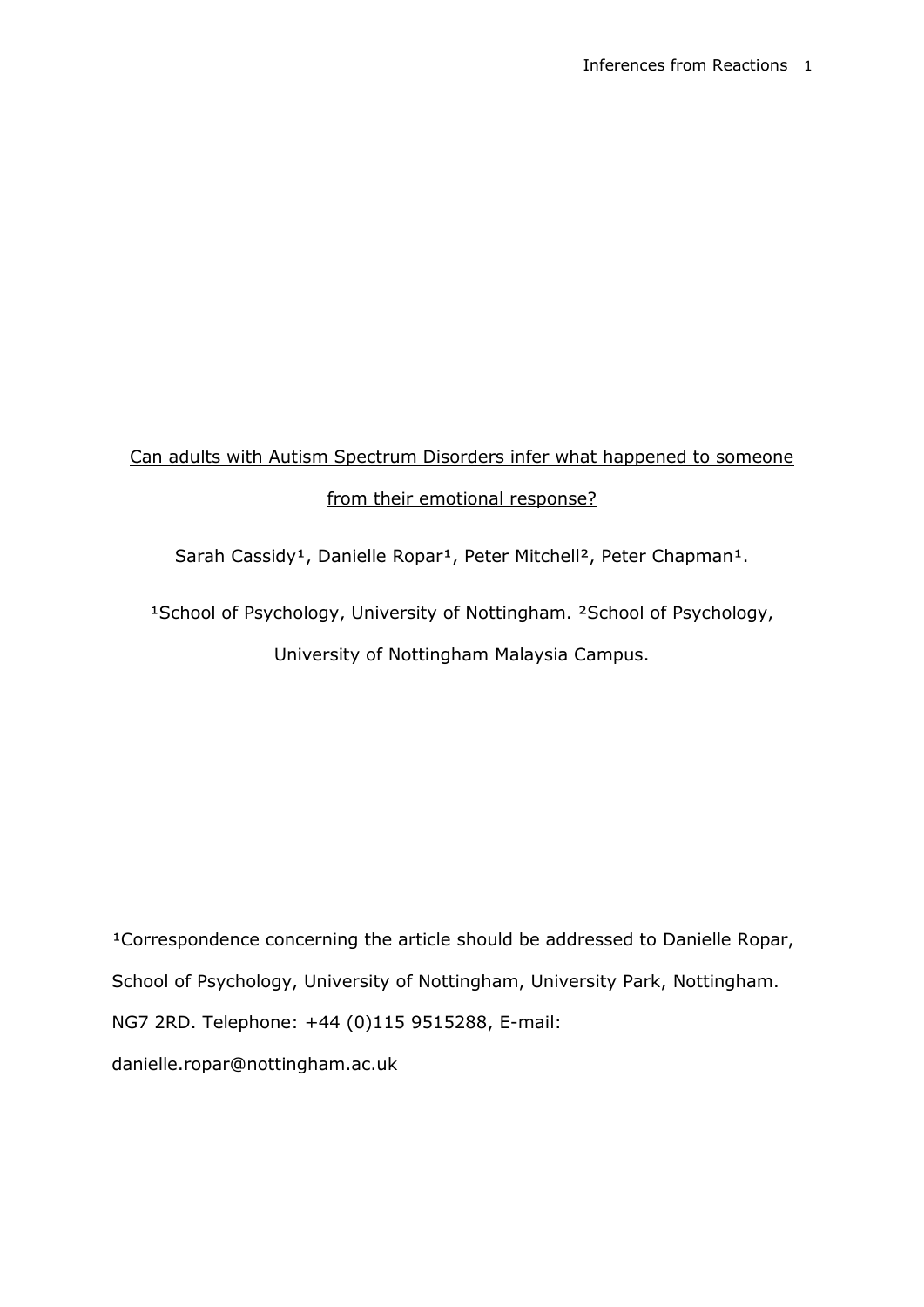# Lay Abstract

The ability to infer others' thoughts and emotions is a skill which is essential for appropriate everyday social interaction. Researchers have argued that this ability may be deficit in Autism Spectrum Disorder (ASD) which could explain many of their socio-communicative difficulties. The literature exploring emotion processing in ASD has reported mixed findings, with more consistent difficulties being found with complex, dynamic stimuli that mimic the demands of everyday life.

This study used a novel method to investigate how adults with ASD process spontaneous emotions elicited during real-life social situations. Participants with and without autism watched videos of individuals receiving gifts which varied in level of appropriateness (i.e. chocolate, monopoly money, or a home-made novelty). Individuals were asked to 1) guess which gift the participant had received based on his or her reaction and 2) state the emotion they thought the individual was expressing upon receiving the gift. Eye movements were also measured while participants watched the videos. The results showed that individuals with ASD had particular difficulty inferring when someone had received chocolate or the home-made gift, suggesting problems with distinguishing between genuine and feigned happy emotional responses. Eyetracking results showed that although individuals with ASD looked slightly less to the eye region, this did not explain their difficulty interpreting these particular emotion expressions. Overall, these findings provide evidence of processing differences when inferring spontaneous emotion and situational antecedents of behaviour with real-life stimuli.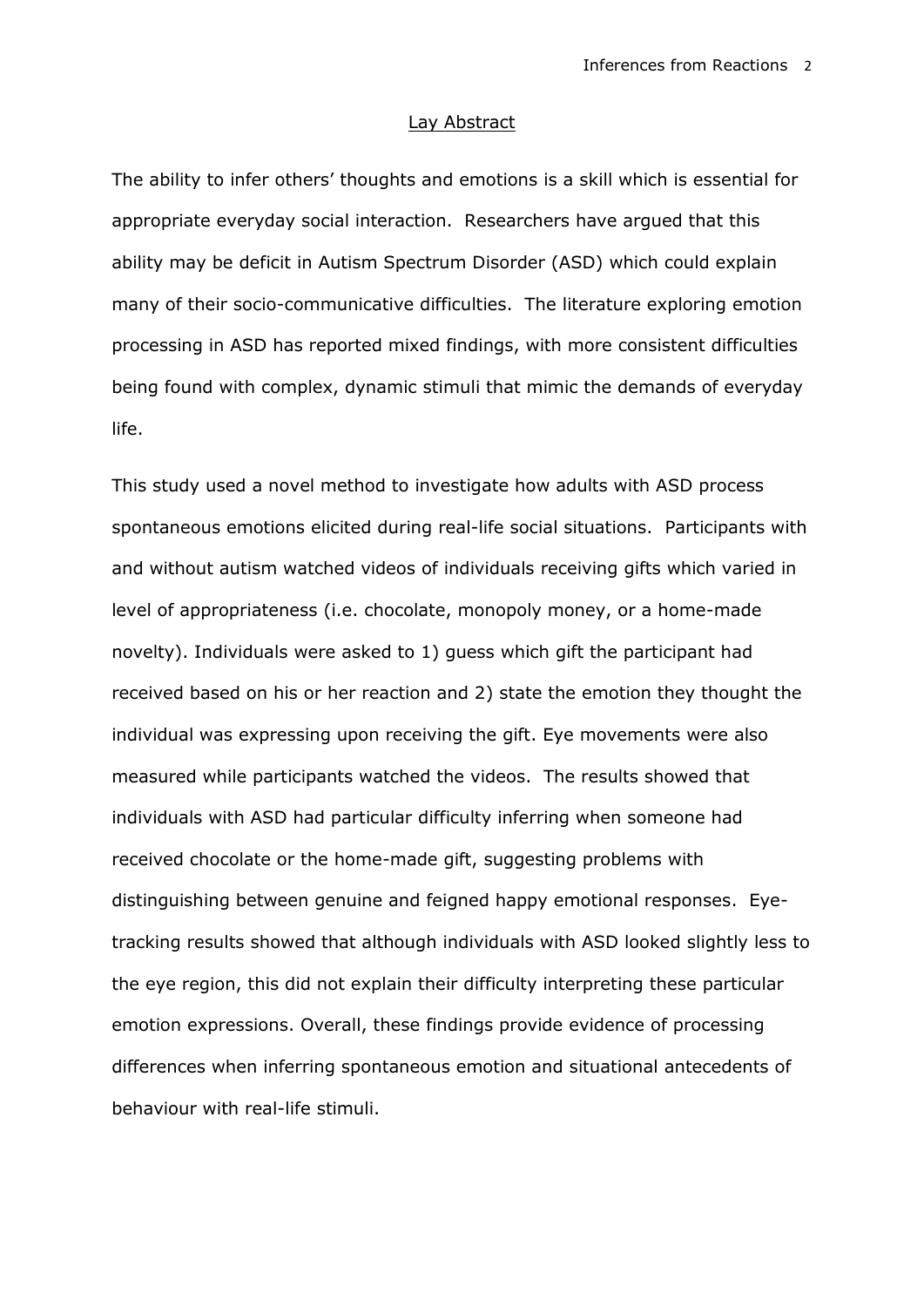# Scientific Abstract

Can adults with Autism Spectrum Disorders (ASD) infer what happened to someone from their emotional response? Millikan has argued that in everyday life others' emotions are most commonly used to work out the antecedents of behaviour, an ability termed retrodictive mindreading. As those with ASD show difficulties interpreting others' emotions, we predicted that these individuals would have difficulty with retrodictive mindreading. Sixteen adults with high functioning autism or Aspergers Syndrome and 19 typically developing adults viewed 21 video clips of people reacting to one of three gifts (chocolate, monopoly money or a home-made novelty) and then inferred what gift the recipient received and the emotion expressed by that person. Participants' eye movements were recorded while they viewed the videos. Results showed that participants with ASD were only less accurate when inferring who received a chocolate or home-made gift. This difficulty was not due to lack of understanding what emotions were appropriate in response to each gift, as both groups gave consistent gift and emotion inferences significantly above chance (genuine positive for chocolate and feigned positive for home-made). Those with ASD did not look significantly less to the eyes of faces in the videos, and looking to the eyes did not correlate with accuracy on the task. These results suggest that those with ASD are less accurate when retrodicting events involving recognition of genuine and feigned positive emotions, and challenge claims that lack of attention to the eyes causes emotion recognition difficulties in ASD.

Keywords: Autism, Retrodictive Mindreading, Eye Tracking, Spontaneous Emotion Recognition, Face Processing.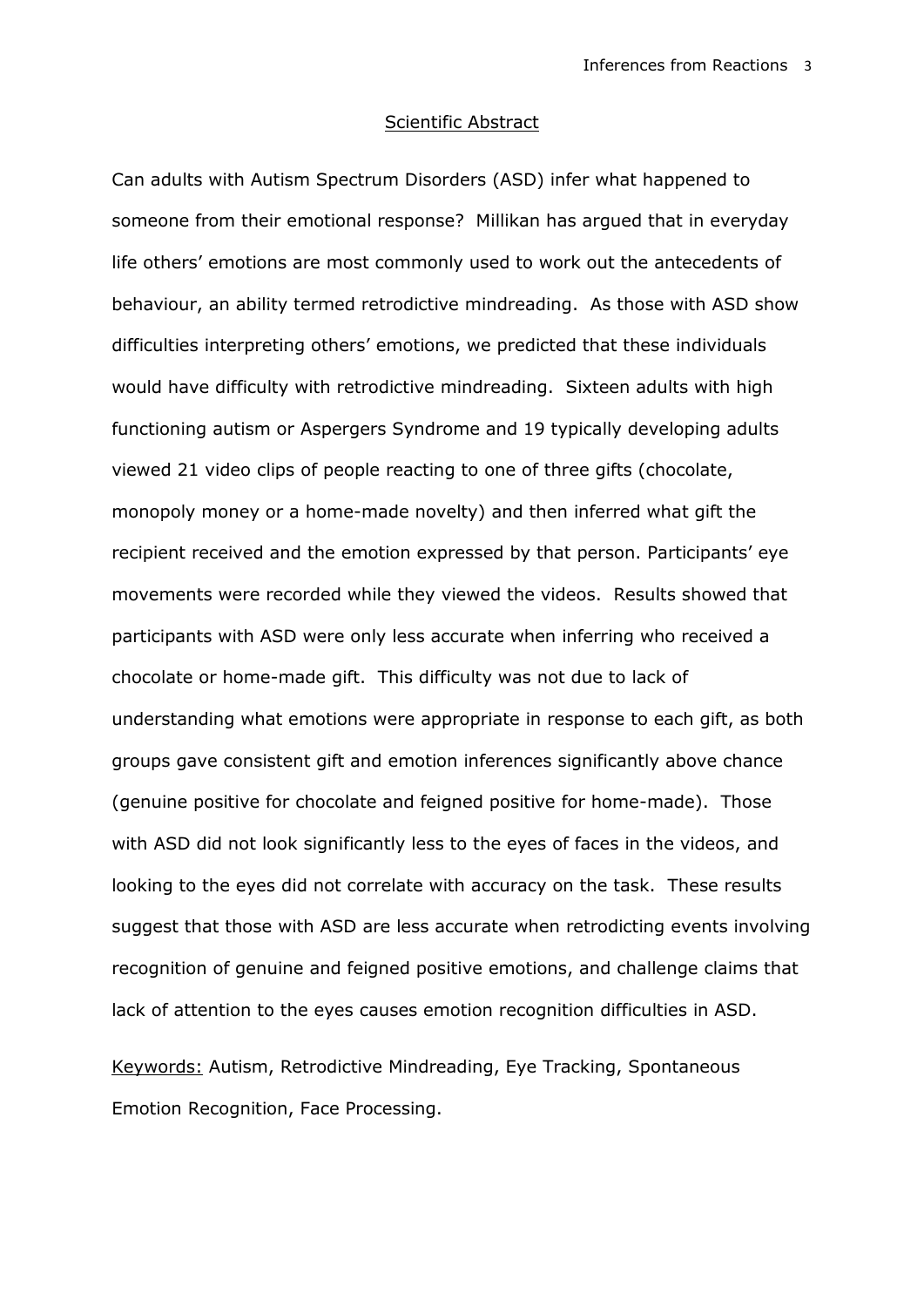# **Introduction**

Successfully interpreting others' emotional responses is key for successful social interaction. It is widely reported that individuals with Autism Spectrum Disorders (ASD), who experience profound difficulties with social interaction (Wing and Gould, 1989), also experience difficulties in emotion recognition. Indeed, Kanner (1943) originally described autism as a disorder of 'affective contact', and difficulties with processing emotion are part of the current diagnostic criteria for autism (APA, 2000). However, studies of emotion processing in ASD have shown highly inconsistent results; some finding differences in emotion recognition and others failing to find differences between individuals with and without ASD. This is particularly the case for adults with ASD who have average intelligence, who tend to pass simpler emotion recognition tasks using static, posed expressions (see Uljarevic and Hamilton, 2013; Gaigg, 2012; Harms, Martin and Wallace, 2010). To resolve this debate, and assess the subtle difficulties adults with ASD exhibit, we need to develop tasks that match the demands of everyday life, while maintaining experimental control. This is the purpose of the current study.

As stated above, studies using a recognition paradigm with basic emotions (e.g. happy, sad, angry) often report ceiling effects or fail to find differences between individuals with and without ASD (see Adolphs et al., 2001; Loveland et al., 2008; Neumann et al., 2006; Ogai et al., 2003; Rutherford and Towns, 2008; Spezio et al., 2007a,b). In contrast, emotion recognition research which has used either more complex emotions (e.g. guilt), dynamic stimuli, or emotions with lower intensity tend to reveal impairments in adults with ASD (e.g. Baron-Cohen et al. 2001a; Philip et al., 2010; Humphreys et al., 2007; Roeyers et al., 2001; Golan et al., 2006). These results suggest that stimuli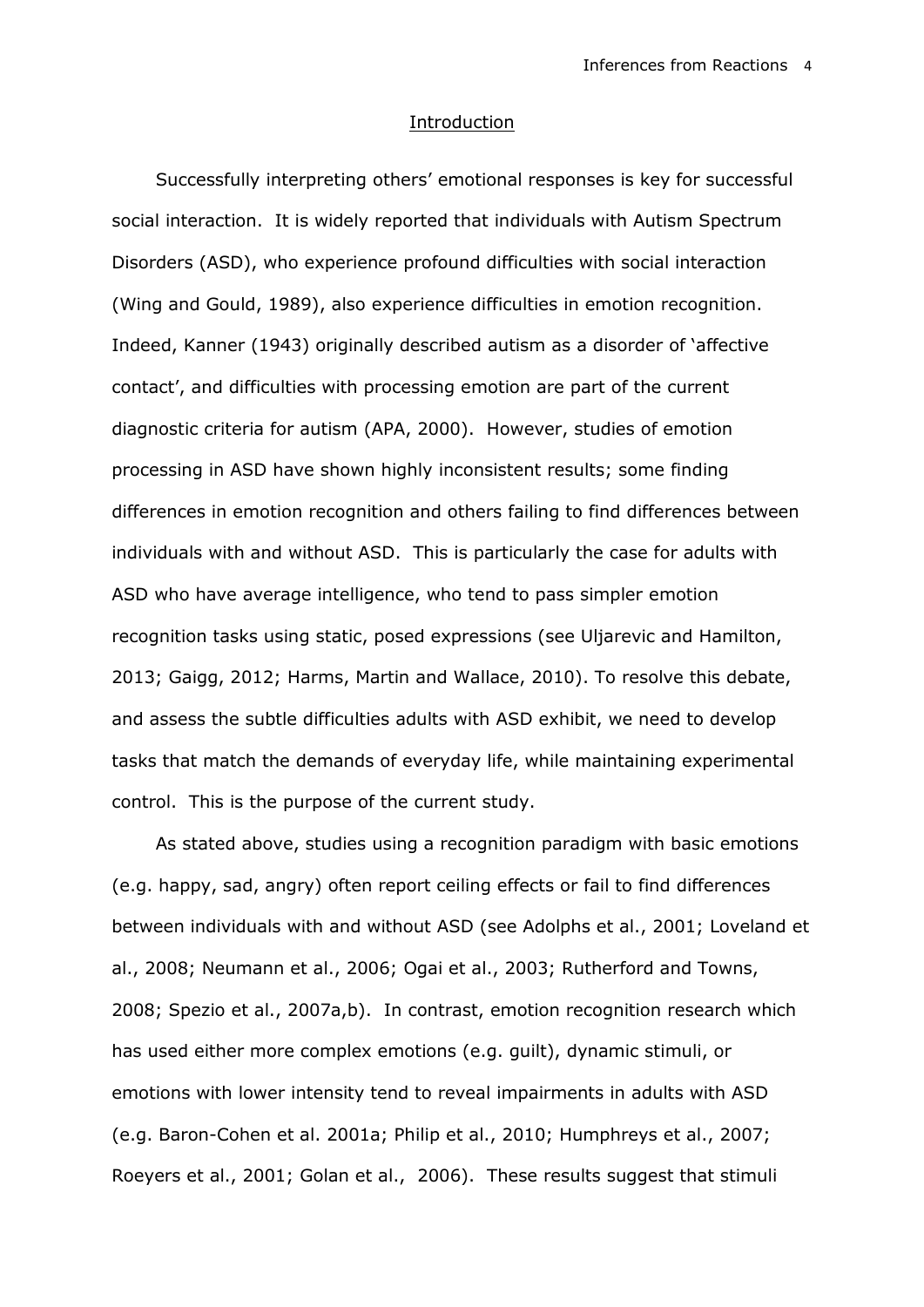which more closely reflect the demands of everyday processing are more likely to reveal differences between adults with and without ASD.

However there are reasons to question whether these more naturalistic tasks mirror the demands of everyday life. For example these previous studies, (with the exception of Roeyers et al., 2001), used posed, rather than spontaneous expressions. Spontaneous expressions differ to posed expressions as they are not produced by a direct request by another person (Matsumoto et al., 2009), but rather occur naturally during social interaction. Thus, spontaneous expressions have lower signal clarity; they are far more subtle than posed expressions, can portray more than one emotion and be subject to display rules, such as trying to portray a positive, rather than a negative reaction to a social interaction partner (Matsumoto et al., 2009; Carroll and Russell, 1997; O'Sullivan, 1982). This may explain why studies have found spontaneous expressions to be harder to recognize than posed expressions (Hess and Blairy 2001; Naab and Russell 2007; Wagner et al., 1992; Wagner, MacDonald and Manstead, 1986; Wagner, 1990). Thus, the stimuli predominantly used in previous studies may not share the characteristics of emotion expressions encountered in everyday life, which are more subtle and challenging to interpret. This may help explain the inconsistent results of previous research exploring emotion recognition, particularly in the case of adults with ASD.

Another reason to question whether previous emotion recognition tasks mirror the demands of everyday life is the predominant focus on recognition. Millikan (2005) has argued that the most common form of emotion recognition is not inferring another's emotion (as in the tasks described above), rather we more typically observe a person's emotional response, and then go about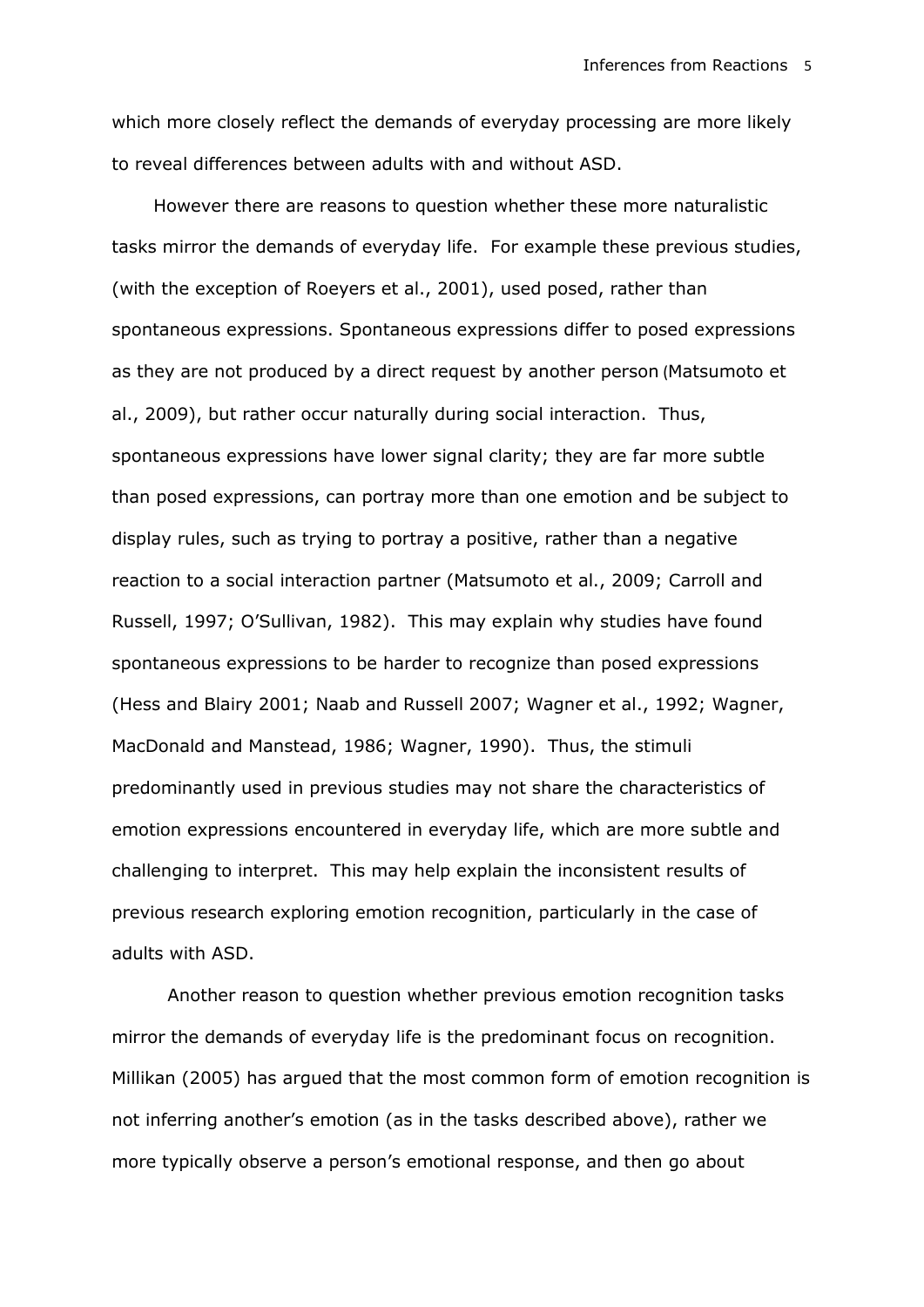explaining this response after the event (e.g. Bartsch & Wellman, 1989; Robinson & Mitchell, 1995). This ability has been termed retrodictive mindreading (Goldman and Sripada, 2005; Millikan, 2005; Gallese and Goldman, 1998).

The only previous study of retrodictive mindreading was recently performed by Pillai, Sheppard and Mitchell (2012), who demonstrated that typically developing adults could systematically infer what happened to someone from watching a brief video clip of their response (whether the individual was told a story, a joke, was left waiting or received a compliment). However Pillai et al's study did not include any measure of emotion inference. As those with ASD may have difficulty understanding what behaviours are appropriate in certain social situations (Loveland et al., 2001; Baron-Cohen et al., 1999), in the current study, we record participants' estimations of the target's emotion, in addition to the situational inference. This is to explore whether those with ASD and typical controls understand what emotional responses are appropriate to the given range of social situations. This allows us to determine whether difficulty retrodicting the correct situational antecedent is due to impaired recognition of emotion as opposed to understanding what kind of reaction would be appropriate in a given social situation (such as being polite when receiving an unwanted gift).

In contrast to Pillai et al's (2012) study, we investigate a different, but commonly experienced social situation – receiving a gift. This social situation was chosen as it provides the opportunity to investigate adults with ASD's understanding and recognition of more complex emotions. For example 'social emotions' expressed in the presence of another person, such as feigning a positive response in order to be polite (Baron-Cohen et al., 1997; Kasari,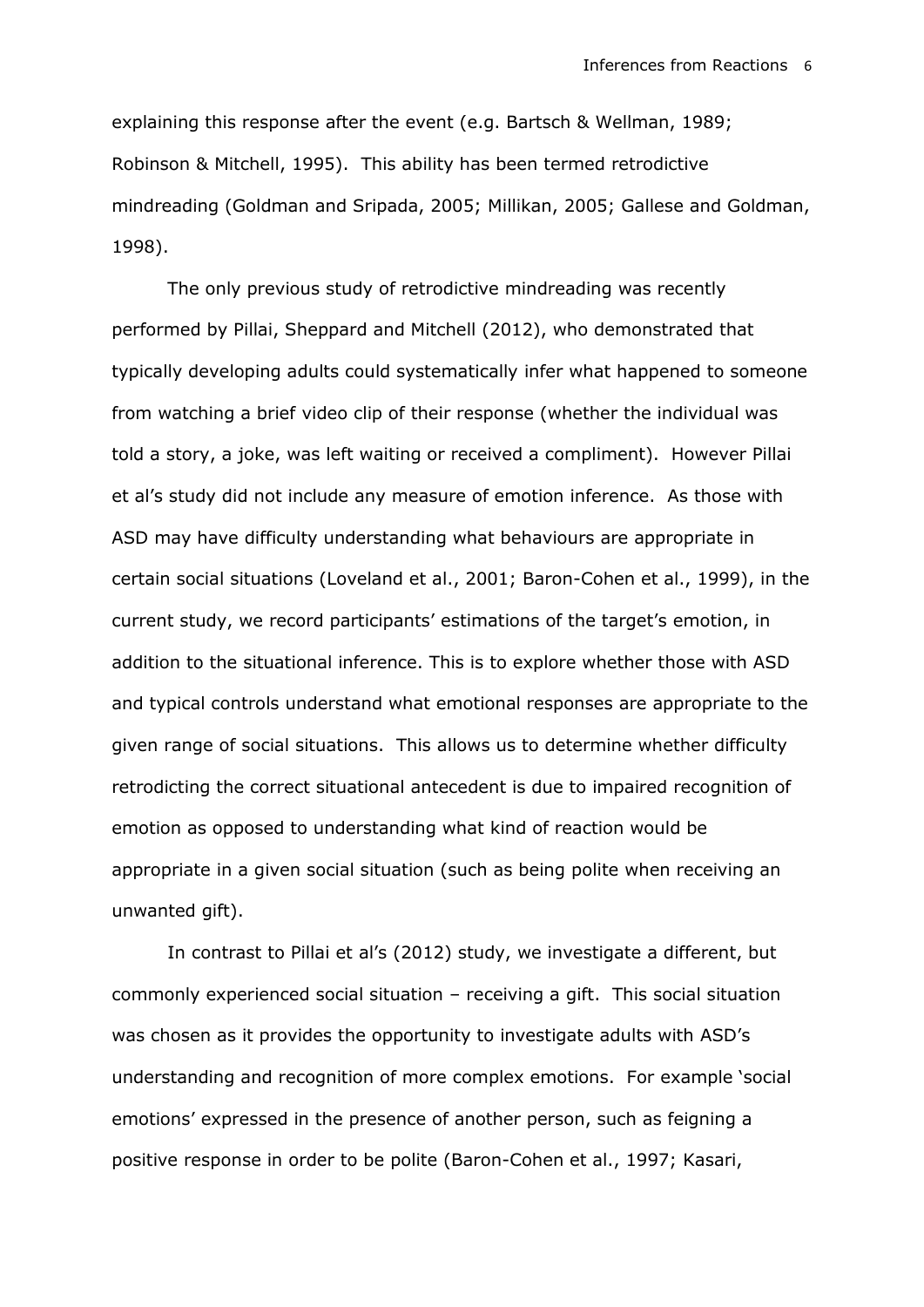Chamberlain and Bauminger, 2001) or 'cognitive emotions', which involve understanding of belief, such as surprise (Baron-Cohen, 1991; Baron-Cohen, Spitz and Cross, 1993). We investigate whether adults with ASD can understand that a person may pretend to like a handmade novelty, be confused on receiving an unwelcome gift such as monopoly money, and be genuinely positive on receiving a welcome gift such as chocolate. Can participants with ASD successfully gauge these spontaneous emotional responses, in order to retrodict what gift a person received?

The benefit of this retrodictive mindreading task is that spontaneous emotion recognition and understanding can be assessed, while having an objectively correct answer (the situation that caused the response). Typically developing individuals can systematically retrodict what situation caused a reaction from a brief video clip of the response (Pillai et al., 2012).Thus it appears that spontaneous emotional responses provide information which typically developing adults can reliably recognize, in order to infer the anteceding situations that produce them (Matsumoto and Willingham, 2006; Matsumoto et al., 2009). Given that adults with ASD have difficulty interpreting complex emotions, we predicted that they would have difficulty interpreting such spontaneous emotional responses and thus exhibit difficulties with retrodictive mindreading.

We also explore the eye movements of participants, in order to investigate whether, as has been proposed by previous research, people with autism have difficulty inferring emotions from the eye region of faces (e.g. Baron-Cohen et al., 1997; 2001). Studies of adults with ASD have not always shown overall differences in visual attention to social information, such as the eyes (e.g. Hernandez et al., 2009; Rutherford and Towns, 2008), but rather first fixation,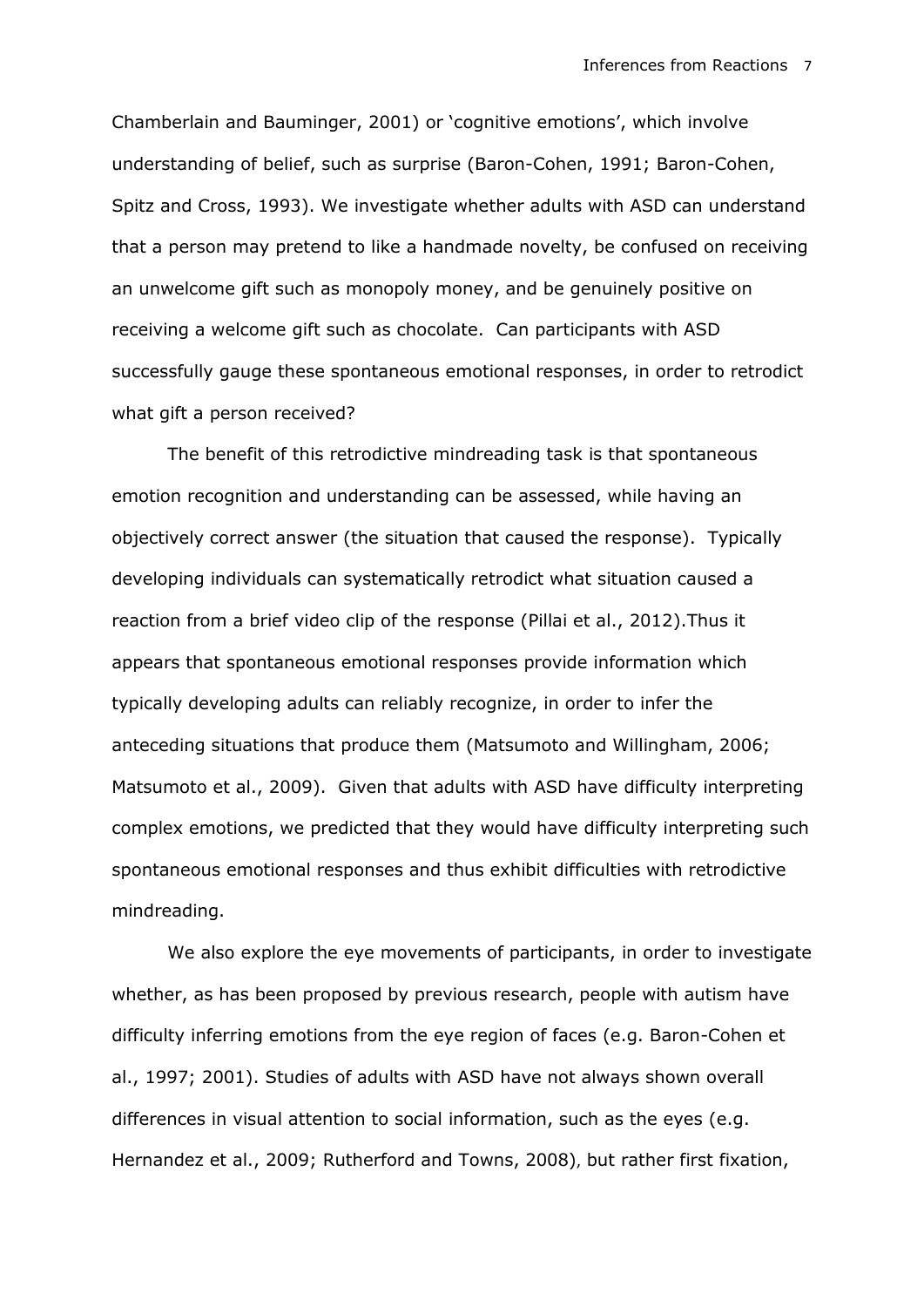suggesting a delay in looking to socially pertinent information, rather than an absence (Fletcher-Watson et al., 2008; Fletcher-Watson et al., 2009; Freeth, et al., 2010a,b). This delay in looking to pertinent social cues could particularly impact on processing of fast paced dynamic stimuli (Klin et al., 2002; Speer et al., 2007). Thus our task, which presents dynamic and complex facial expressions, investigates whether adults with ASD find retrodictive mindreading difficult due to lack of attention to pertinent social information, in particular the eye region of faces.

# Method

*Participants*. The ASD group comprised 16 adults (6 female, 10 male) aged 20-61 years, recruited from adverts in local media, the National Autistic Society and through various autism support groups across the UK. All the participants with ASD had been formally diagnosed by a clinician according to DSM-IV criteria (American Psychological Association, 1994). Diagnosis was independently confirmed by the researchers through the Autism Diagnostic Observation Schedule (ADOS, Lord et al., 1999) and Autism Quotient (AQ, Baron-Cohen et al., 2001b). All participants met the criteria for ASD on the ADOS and/or the AQ. The typical group comprised 19 adults (7 female, 12 male) aged 17-67 years, recruited from Nottingham University campus and the general population through adverts to local media.

The full Weschler Abbreviated Subscales of Intelligence (WASI-III, Weschler, 1999) was administered to all participants. Groups were matched on gender, age, full scale, verbal and performance IQ (see table 1 below for participant characteristics and group comparisons).

# INSERT TABLE 1 HERE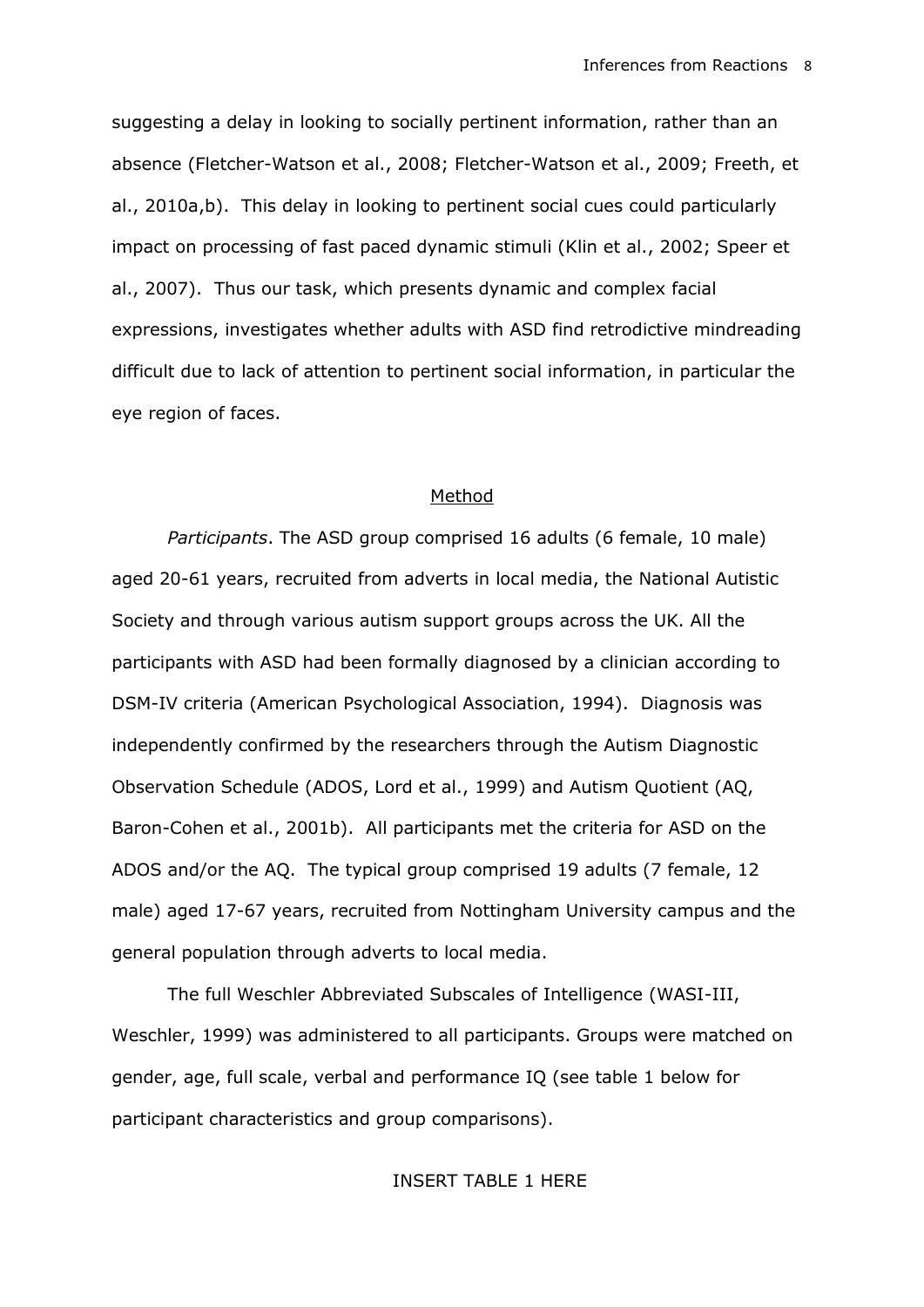*Materials.* Twenty-one video clips (ranging from 1.3 to 6 seconds in duration) were selected as stimuli. The videos were presented on the Tobii (1750) eye-tracker in high definition (1920 X 1080i). Eye movements were recorded using Clearview software at a rate of 50 recordings per second.

*Stimuli Development*. Stimulus videos were collected from 44 University students who had volunteered to take part in an unrelated study. After approximately one hour of testing, each individual was paid their inconvenience allowance of £12 and asked if they would be willing to continue for a few more minutes by being filmed for a study investigating communication.

Participants sat in a comfortable chair and were filmed from two feet using a Sony HD Camcorder, while reading aloud a list of five randomly selected neutral words. Immediately after, the experimenter pretended to turn off the video camera, and thanked the person for staying behind. The experimenter then offered a reward, which was either a box of high quality chocolates (*N*=9), a poor quality handmade gift (*N=*17) or a wad of monopoly money (*N=*18). Unknown to the recipient, their ensuing reaction to the gift was filmed and subsequently their consent was obtained for using the video in psychology experiments.

Twenty-one videos were selected for use in the current experiment according to certain criteria: face remained in full view of the camera, there was a noticeable reaction, and the recipient did not say what the gift was. Twentyseven videos did not meet these criteria leaving twenty-one videos (seven different people receiving chocolate, seven receiving Monopoly money and seven receiving a handmade gift).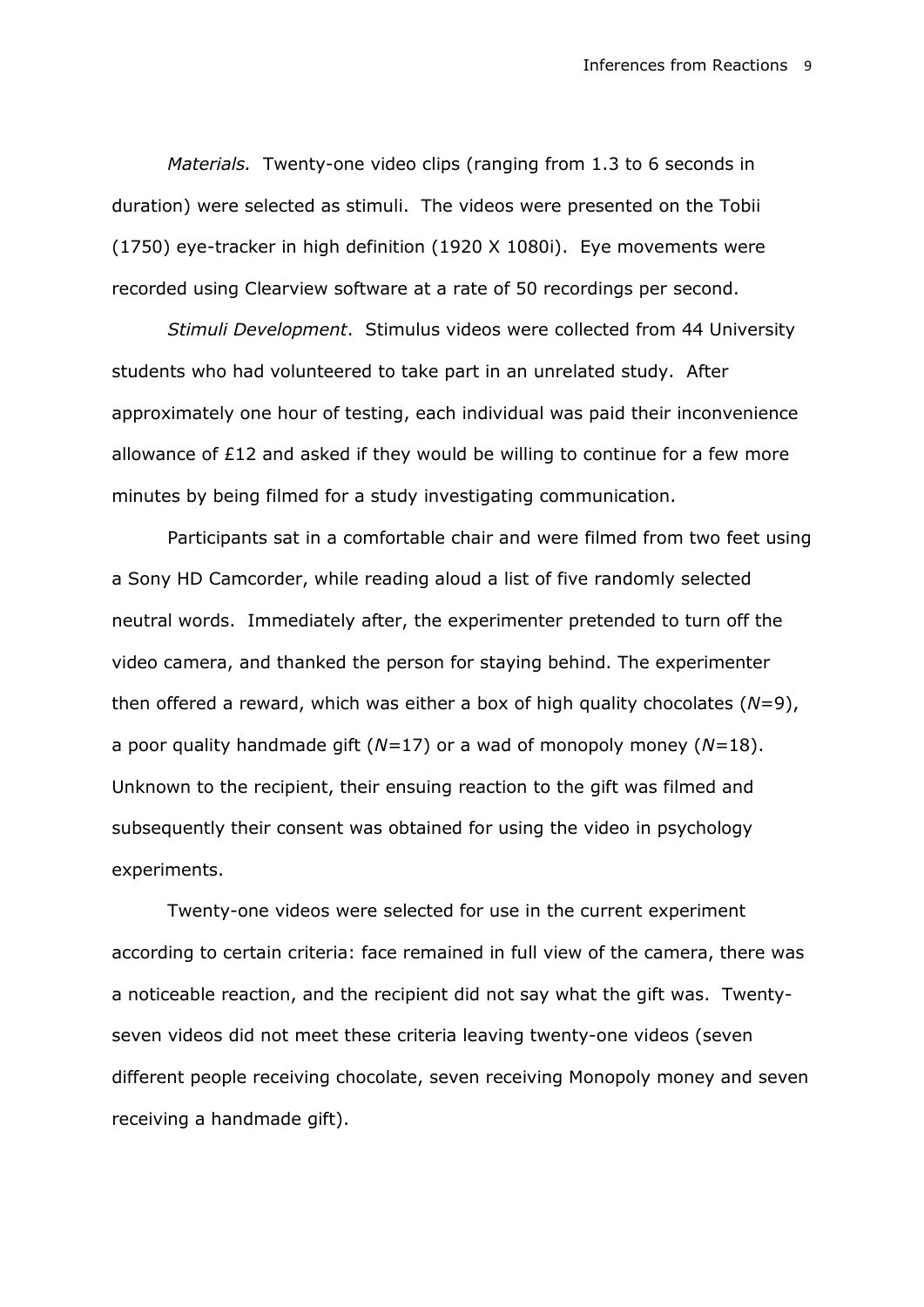These twenty-one videos were edited using final cut pro 4 to provide a short clip of each person's reaction to the gift: in most cases, neutral to the peak of their reaction and back to neutral again. If the recipient did not return to a neutral expression the clip consisted of the peak of their expression held for a few seconds. Given that the expressions were not contrived, the duration of the video clips varied somewhat, from 1.3 seconds to 6 seconds (mean chocolate  $=$ 2.99 (*SD*=.98), mean home-made = 3.63 (*SD*=1.17), mean monopoly money = 3.73 (*SD=*1.18)). A one-way ANOVA showed no significant difference in the mean length of the video clips for each gift (*F*(2,18)*=*.91, *p*=.42).

*Procedure.* Participants were given an information sheet about the study and asked to give their consent to take part. Participants sat approximately 40 cm's from the eye-tracking screen. A six-point calibration was conducted before the start of the experiment and participants were asked to remain as still as possible throughout the experiment to prevent any deterioration in calibration.

Participants were told that they would see 21 video-taped reactions of people receiving either a box of chocolates, a wad of monopoly money or a hand-made gift in exchange for doing a big favour for someone. They were asked to watch each video carefully and; 1) judge what gift the target had been offered (out of the three options), 2) estimate the emotion of the target on being offered the gift. All responses were verbal and digitally recorded.

The researcher was present to monitor the experiment and was not blind to the emotion viewed by the participant. Each trial presentation sequence consisted of a 500 millisecond blank screen preceding a video clip of a person reacting to getting a gift followed by another blank screen. The researcher would then ask the participant *'do you think the person in the video got a box of chocolates, a tacky glitter card made especially for them, or some fake money?'*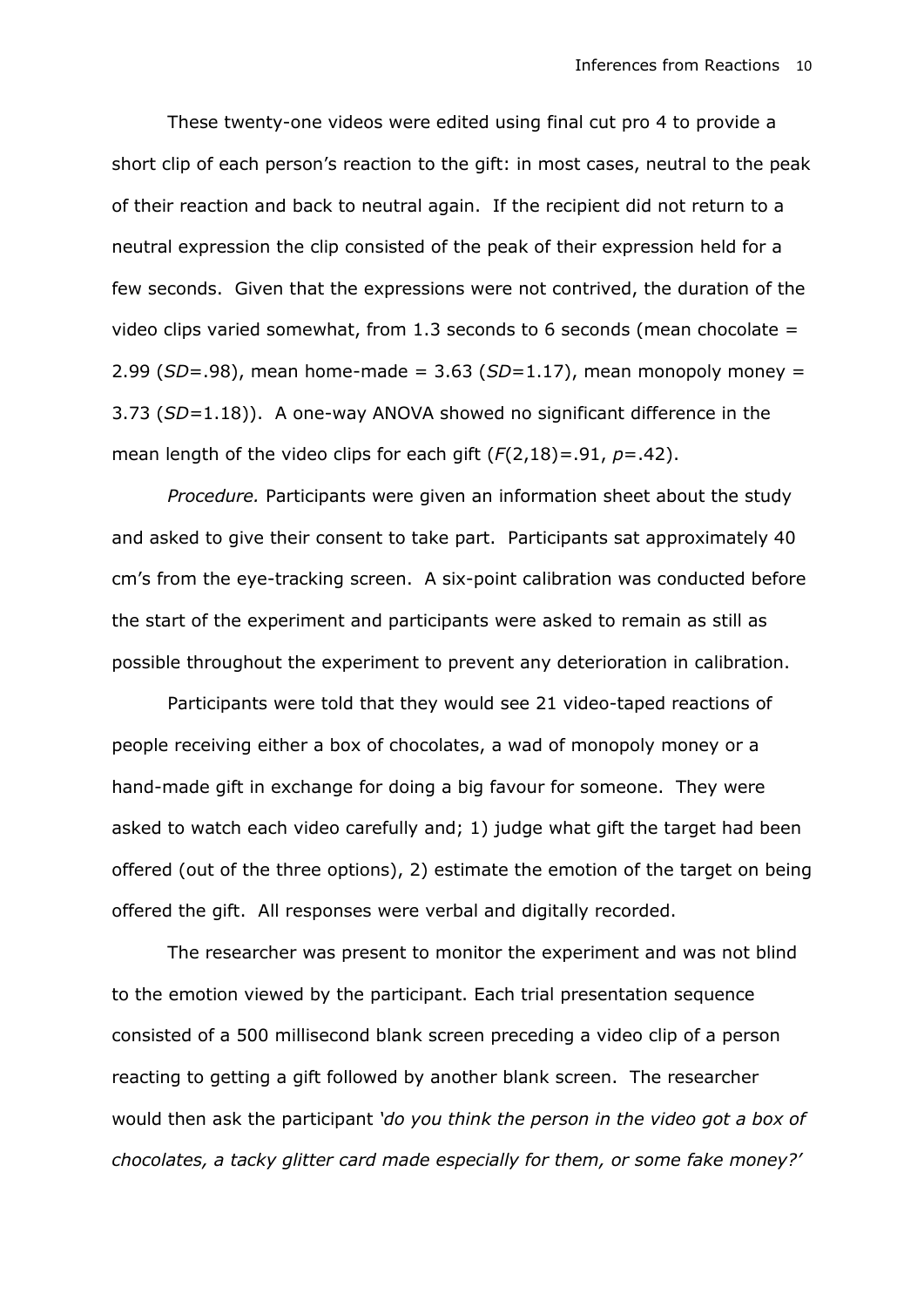The participant was given as much time as they needed to respond to the test question. After giving a response the participant was then asked *'How do you think the person felt when they got the [participant's gift response]?'* After the participant had responded to both of the test questions, the researcher asked if the participant was ready for the next video and started the next trial by a key press. Participants were debriefed and paid £5 for their time. Ethical approval for the study was granted by the University of Nottingham, School of Psychology Ethics Committee.

*Emotion description coding*. As participants' estimations of the target's emotion were free response, in order to analyse these data a coding scheme was developed which adequately captured the range of emotion labels participants used. Participants' estimations of the recipient's emotion were coded as belonging to one of four valence categories:

*Positive:* Any label which had the connotation of being positive. For example, happy, glad, pleasantly surprised, pleased.

*Negative:* Any label which had a negative connotation. For example, displeased, unhappy, disappointed, angry, upset.

*Pretend:* Any label which referred to the participant concealing negative emotions. For example, hiding disappointment, fake smile, politely accepting.

*Confused:* Any label which did not have a positive or negative connotation. For example, surprised, confused, puzzled, thoughtful.

*Inter-rater agreement:* Inter-rater agreement for the above coding scheme was established in the current experiment for the typical and ASD group's emotion ratings. These emotion ratings were coded by the experimenter, along with two independent raters blind to methods and hypotheses. Cohen's Kappa was used to establish inter-rater agreement when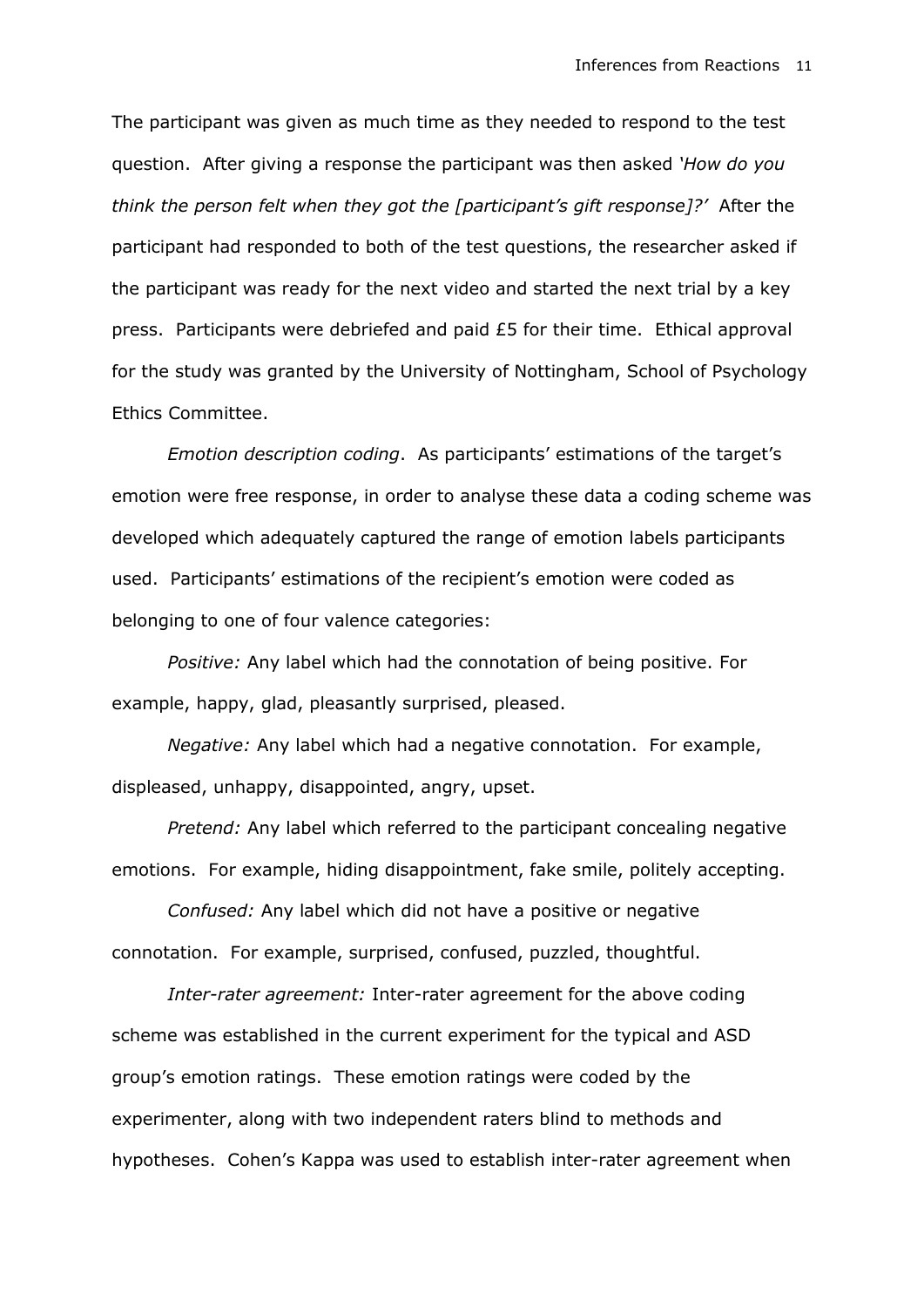using the above coding scheme to code participants' estimations of emotion. Inter-rater agreement was *K*=.76 for typical participants responses and *K*=.79 for the ASD group's emotion responses. In the current study, participants' estimations of emotion were coded by the experimenter.

# Results

Behavioural Results.

# INSERT TABLE 2 and FIGURE 1 HERE

# *Are those with ASD less accurate than typical controls when inferring gift?*

Table 2 shows the confusion matrices for participants' gift inferences in the typical control (a) and ASD (b) groups. The typical control group gave more correct than incorrect gift responses. However those with ASD only gave more correct than incorrect gift responses when inferring who received monopoly money.

To control for response bias (e.g. more don't know responses in the ASD group), the proportion of correct gift responses were calculated as the number of correct responses, divided by the total number of times a participant offered that gift response (figure 1).

A two way mixed ANOVA was conducted with group as a between subjects factor with two levels (ASD, typical control) and percentage of correct gift inferences as a within subjects factor with three levels (chocolate, home-made and monopoly money). Results showed a significant main effect of gift (*F*(2,66)=16.65, *p*<.001); significantly more correct home-made gifts were inferred than chocolate (*F*(1,33)=8.65, *p*<.01), and significantly more correct monopoly money gifts were inferred than chocolate and home-made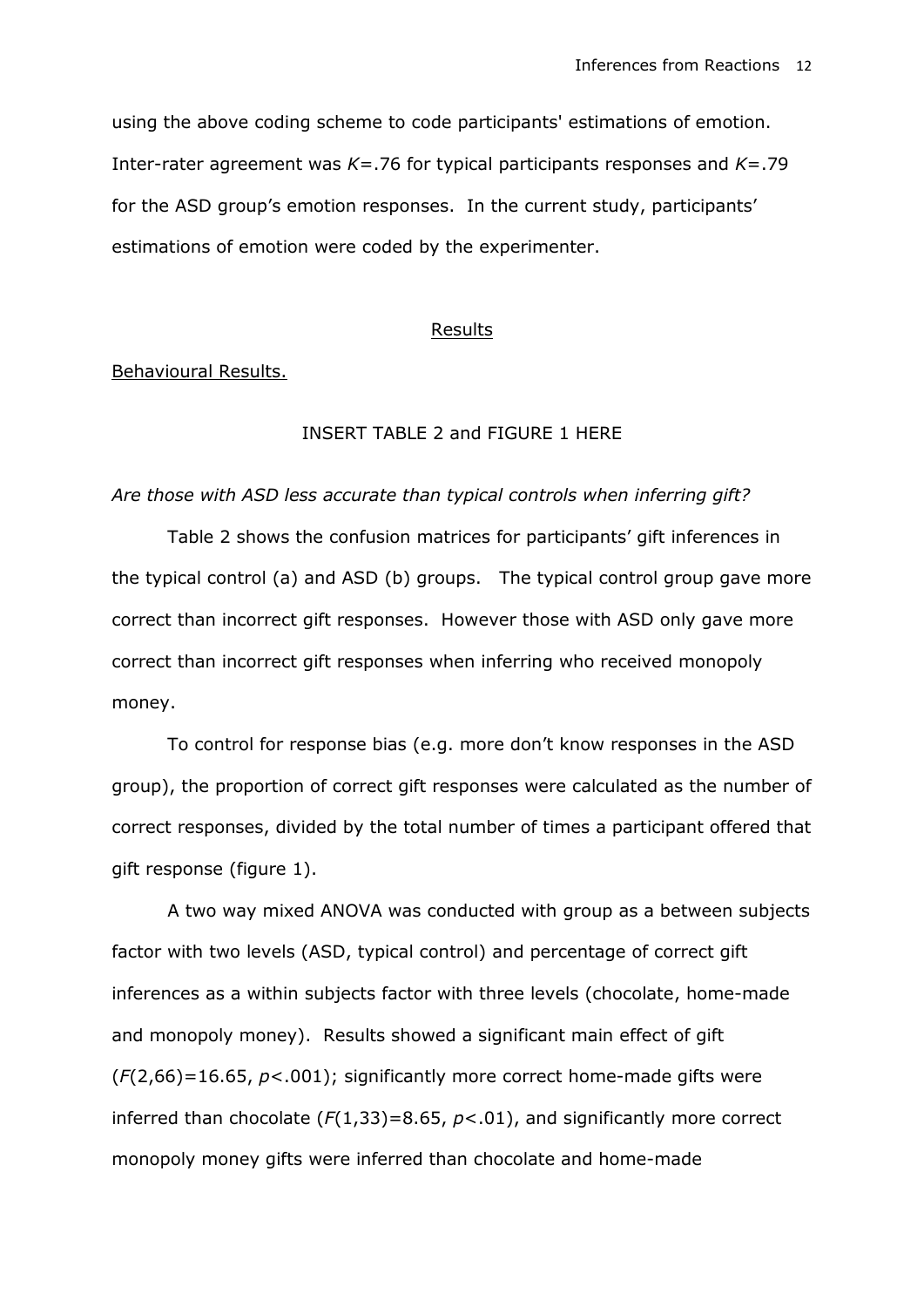(*F*(1,33)=21.97, *p*<0.001). There was a significant interaction between group and gift (*F*(2,66)=3.35, *p*<.05); those with ASD were significantly less accurate than controls when inferring who received a chocolate or home-made gift, but not monopoly money  $(F(1,33)=4.2, p<.05)$ . There was also a significant main effect of group; those with ASD made significantly less correct gift inferences than the typical control group overall (ASD mean  $=$  45.8%, Typical mean  $=$ 54.45%, *F*(1,33)=4.42, *p*<.05).

# *What was the pattern of participants' errors?*

The raw frequencies in table 2 show that both groups tend to confuse reactions to home-made gifts with chocolate more than monopoly money. These confusions between chocolate and home-made responses are more pronounced in the ASD group. To compare this pattern of errors between groups, a three way mixed ANOVA was conducted with group as a between subjects factor with two levels (ASD, typical), correct answer (i.e. what gift the target received) as a within subjects factor with three levels (chocolate, homemade and monopoly money) and participants' response as a within subjects factor with three levels (chocolate, home-made and monopoly money).

The three way mixed ANOVA showed a significant three way interaction between group, correct answer and participants gift response (*F*(4,132)=3.5, *p*<.01). Simple main effects analysis showed no significant difference between correct and incorrect gift responses when participants with ASD inferred who received a chocolate gift (*F*(2,32)=2.1, *p*=.14). There was a significant difference between correct and incorrect gift responses when participants with ASD inferred who received a home-made gift (*F*(2,32)=28.64, *p*<0.001) and monopoly money (*F*(2,32)=31.72, *p*<0.001). Bonferroni corrected *t*-tests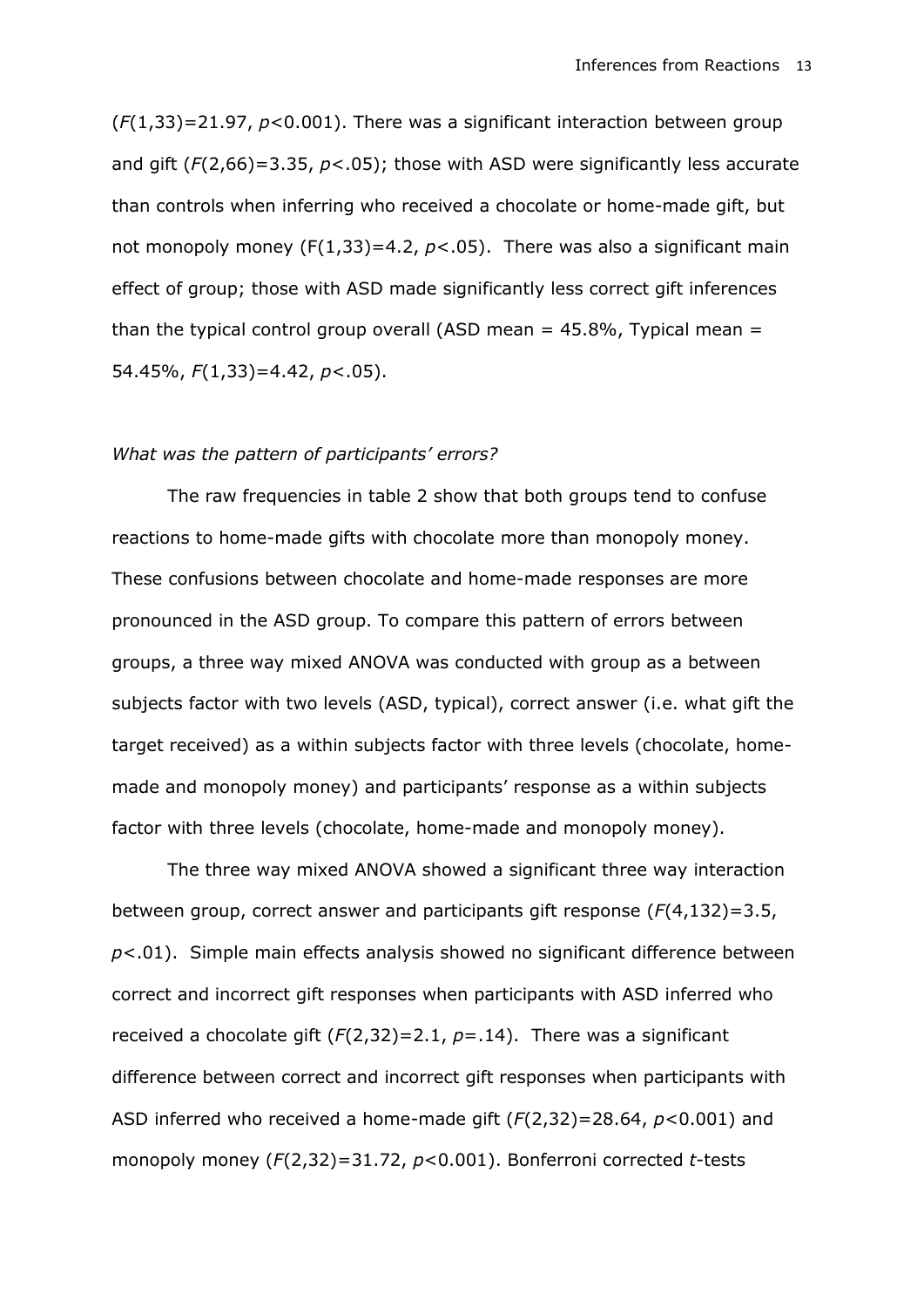showed no significant difference between correct home-made and incorrect chocolate inferences  $(p=1)$ , but significantly more correct home-made gift than incorrect monopoly money inferences (*p*<.001) and significantly more correct monopoly money than incorrect chocolate (*p<*0.001) and home-made gift inferences (*p*<.001).

Simple main effects analysis showed a significant difference between correct and incorrect gift responses when typical controls inferred who received chocolate (*F*(2,32)=7.29, *p*<0.01), a home-made gift (*F*(2,32)=35.05, *p*<0.001) or monopoly money (*F*(2,32)=31.72, *p*<0.001). Bonferroni corrected *t*-tests showed that typical controls were significantly more likely to give a correct chocolate response than an incorrect home-made (*p*<.01) or monopoly money response (*p*<.05); give a correct home-made response than an incorrect chocolate (*p*<.05) or monopoly money response (*p*<.001); and give a correct monopoly money response than an incorrect chocolate (*p*<.001) or home-made response (*p*<.001).

Neither proportion of correct chocolate (*r*=.02, *p*=.9; *r*=.02, *p*=.9), homemade (*r*=.0.1, *p*=.7; *r*=.0.3, *p*=.2), or monopoly money responses (*r*=.02, *p*=.9; *r*=.1, *p*=.6) correlated with full scale IQ or AQ scores respectively in the ASD group.

# *Are gift and emotion inferences consistent in both groups?*

Tables 3 and 4 show the observed and expected frequencies of emotion labels participants offered alongside their gift inference for correct (3) and incorrect (4) trials (e.g. observed and expected frequency of positive emotion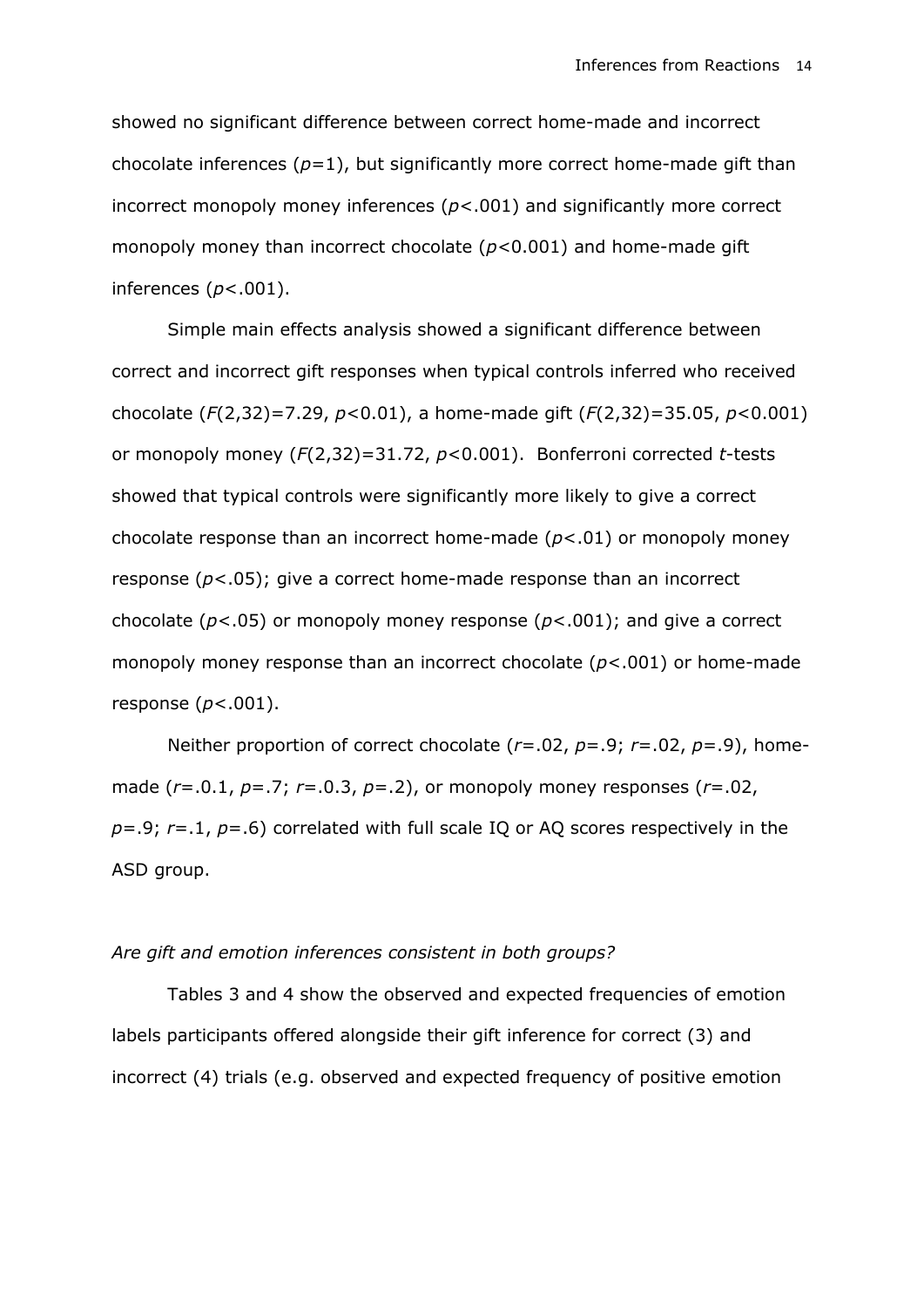ratings for correct (3) and incorrect (4) chocolate responses)<sup>1</sup>. If those with ASD were less accurate when inferring who received a chocolate or home-made gift because they did not understand which emotions were appropriate in response to these gifts, then emotion and gift inferences would not be consistent in each group. In table 3, values with subscript **A** denote correct gift inferences with consistent emotion labels, and in table 4 values with lower case subscript **a** denote incorrect gift inferences with consistent emotion labels (i.e. positive for chocolate, pretend for home-made and confused for monopoly money).

For correct trials, both typical controls (3a) and those with ASD (3b) rate reactions to chocolate as predominantly positive and monopoly money as predominantly confused. The observed frequencies are also far higher than expected, whereas inconsistent gift and emotion responses (e.g. positive for monopoly money) are far lower than expected. Although pretend emotion ratings were rare, both groups almost exclusively ascribe this rating to homemade gift inferences and above the level expected. This pattern is also evident for incorrect trials in the typical control (4a) and ASD (4b) groups, although both groups rate home-made responses as less positive (below expected) and more confused (above expected).

To explore whether participants in both groups tended to attribute similar emotions to each gift, regardless of whether the gift inferred was correct or incorrect, likelihood ratios were calculated from the observed frequencies in tables 3 and 4 for each group. The likelihood ratio is a chi-square statistic with the same distribution and degrees of freedom as Pearson's chi-square. It is based on maximum likelihood theory, where a model is created from the total

**.** 

<sup>1</sup> Please see supplementary data tables 5 and 6 for a full breakdown of gift and emotion response combinations for correct and incorrect trials in the ASD and typical control group.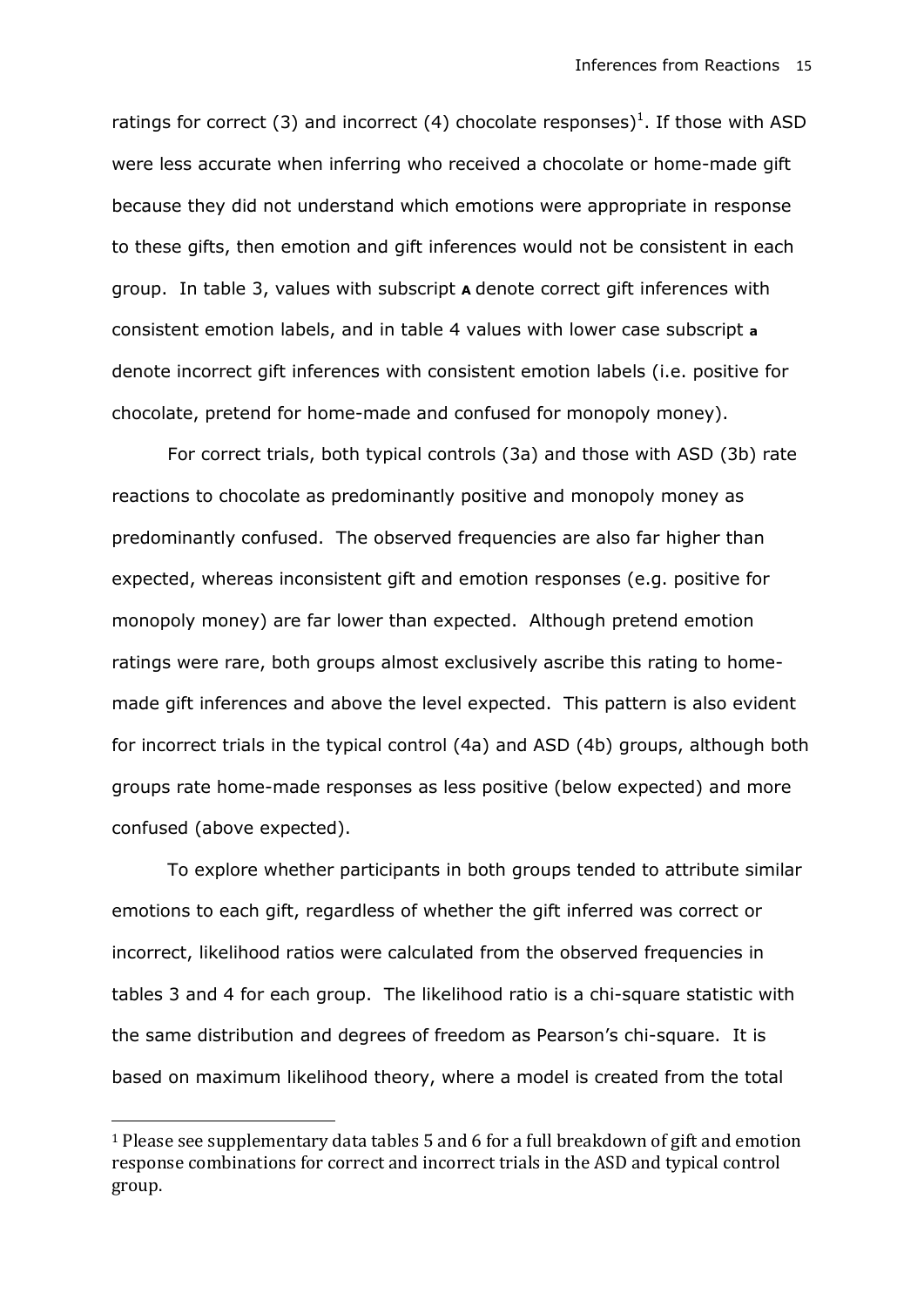observed frequency of consistent (cells denoted by **<sup>A</sup>** for correct and **<sup>a</sup>** for incorrect gift responses) and total observed frequency of inconsistent gift and emotion responses, where the probability of obtaining these data is maximized, then compared to the probability of obtaining these data under the null hypothesis. The resulting statistic is therefore based on comparing the observed frequency of consistent and inconsistent gift and emotion responses with those predicted by the model.

Results showed that both groups gave significantly more consistent and less inconsistent gift and emotion inferences than predicted by the model, when the gift inferred was correct (Typical group, observed consistent=108, expected consistent=59.9, observed inconsistent=85, expected inconsistent=122.5, *Lχ²*(1)*=*17.8*, p<*0.001; ASD group, observed consistent=81, expected consistent=36.2, observed inconsistent=76, expected inconsistent=82.4, *Lχ²*(1)*=*26*, p<*0.001) or incorrect (Typical group observed consistent=90, expected consistent=49.4, observed inconsistent=76, expected inconsistent=137.2, *Lχ²*(1)*=*6.3*, p<*0.05; ASD group observed consistent=92, expected consistent=46.8, observed inconsistent=104, expected inconsistent=149.1, *Lχ²*(1)*=*21.3*, p<*0.001).

# INSERT TABLES 3 AND 4 HERE

# *Eye Tracking Results.*

# *Analysis*

Regions of interest were defined using the Eye Tracker Output Utility (Van-Heuven, 2010) over a series of static pictures, representing the movement of the target over the course of the video. The Eye tracker Output Utility (Van-Heuven, 2010) calculated the number and duration of fixations in each area of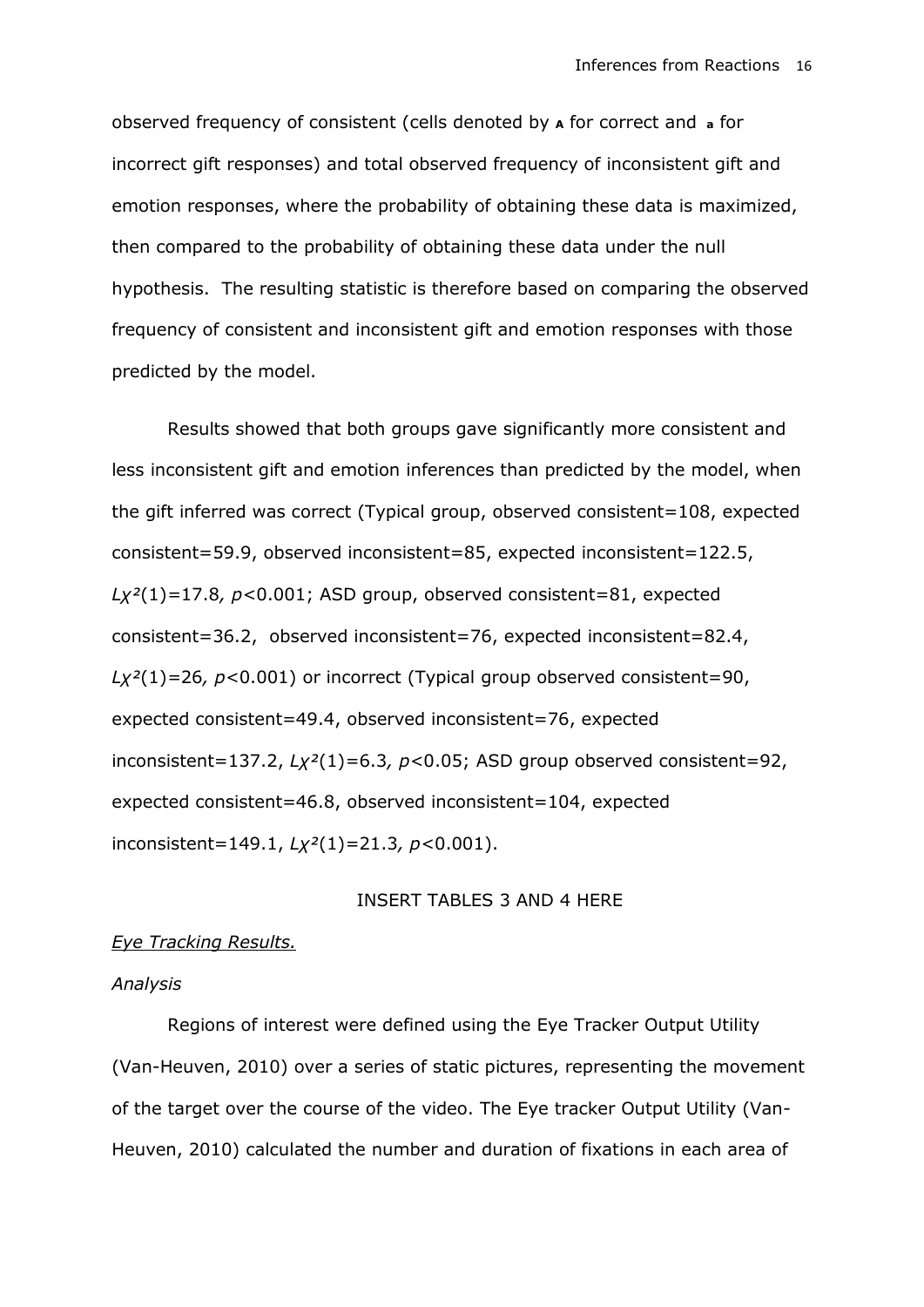interest (figure 2). Percentage number and duration of fixations were calculated as the number/duration of fixations in the region of interest divided by the total number of fixations/total duration of the video. These percentages were used in analyses to control for differences in stimulus duration and number of fixations between participants. On perusal of the raw eye tracking data, it became apparent that loss of calibration (indicated by an error message that a majority of fixations were being made outside the area of the screen) occurred for one participant with ASD and six typical controls. These data were excluded from analysis.

# INSERT FIGURE 2 HERE

# *Do participants with ASD look less to the eyes?*

A three way ANOVA compared ROI (eyes, mouth) for each gift (chocolate, home-made and monopoly money) in each group (ASD, typical control). The three way ANOVA revealed a significant interaction between gift and ROI for proportion of fixations (*F*(2, 52)=12, *p*<0.001) and fixation duration (*F*(2, 52)=8.3, *p*<0.01), indicating that participants tended to look at the eyes and mouth differently depending on which gift response was viewed. Orthogonal contrasts showed that the proportion of fixations (*F*(1,26)=.02, *p*=.9), and fixation duration  $(F(1,26) = .001, p = .9)$  to the eyes and mouth were similar when viewing reactions to chocolate and home-made gifts. However when participants viewed reactions to monopoly money, the proportion of fixations (*F*(1,26)=28,  $p = .001$ ) and fixation duration ( $F(1,26) = 17.3$ ,  $p = .001$ ) to the eyes and mouth were significantly different compared to when viewing reactions to chocolate and home-made gifts; participants tended to look more to the mouth than the eyes when viewing reactions to chocolate and home-made and more to the eyes than the mouth when viewing reactions to monopoly money (Figures 3 and 4).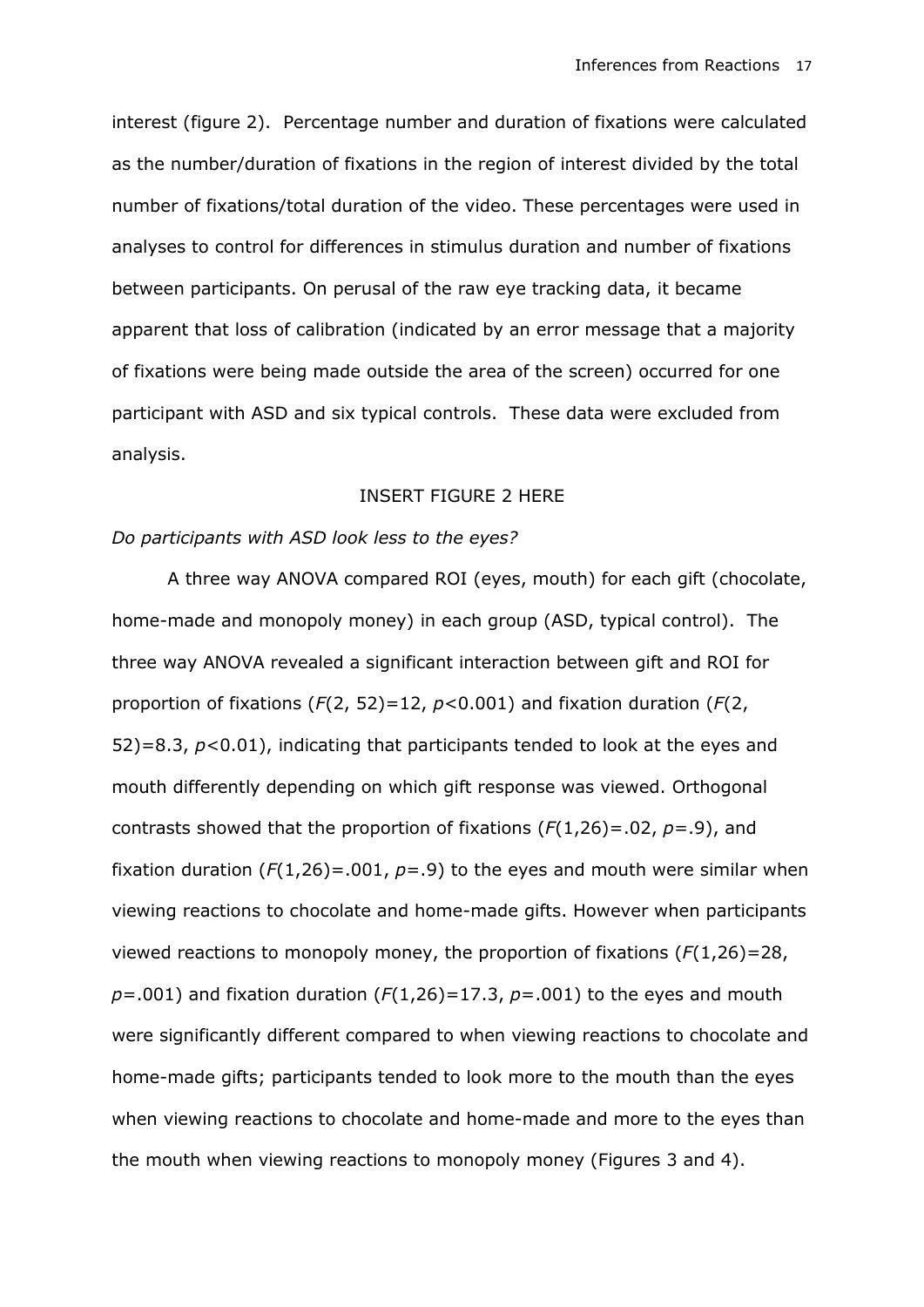# INSERT FIGURES 3 AND 4 HERE

Although participants with ASD looked longer to the mouth than the eyes compared to typical controls, this interaction was not significant for proportion of fixations (*F*(1,26)=3.7, *p*=.07) or fixation duration (*F*(1,26)=2.9, *p*=.1) (figures 5 and 6). There were no significant correlations between proportion of fixation or fixation duration to the eyes or mouth and correct gift responses when viewing the chocolate, home-made or monopoly money responses in the ASD or typical group.

# INSERT FIGURES 5 AND 6 HERE

#### Discussion

This study aimed to develop a new naturalistic emotion recognition task to assess the subtle emotion recognition difficulties adults with ASD experience in everyday life. Can adults with ASD successfully infer what happened to someone from their emotional response? Adults with ASD were not less accurate than typical controls when inferring who received monopoly money from a brief video clip of a person's emotional response. However those with ASD were significantly less accurate when inferring who received a chocolate or home-made gift. This difficulty was not isolated to a subset of the ASD sample, as neither IQ nor a measure of self-reported autistic traits correlated with accuracy.

Problems inferring who received a chocolate or home-made gift could be due to difficulties with recognizing these emotions or failing to understand which emotions were appropriate when receiving these gifts. As both groups made consistent gift and emotion inferences significantly above chance, the findings suggest that adults with ASD understood which emotions were appropriate in response to each gift; positive for chocolate, confused for monopoly money and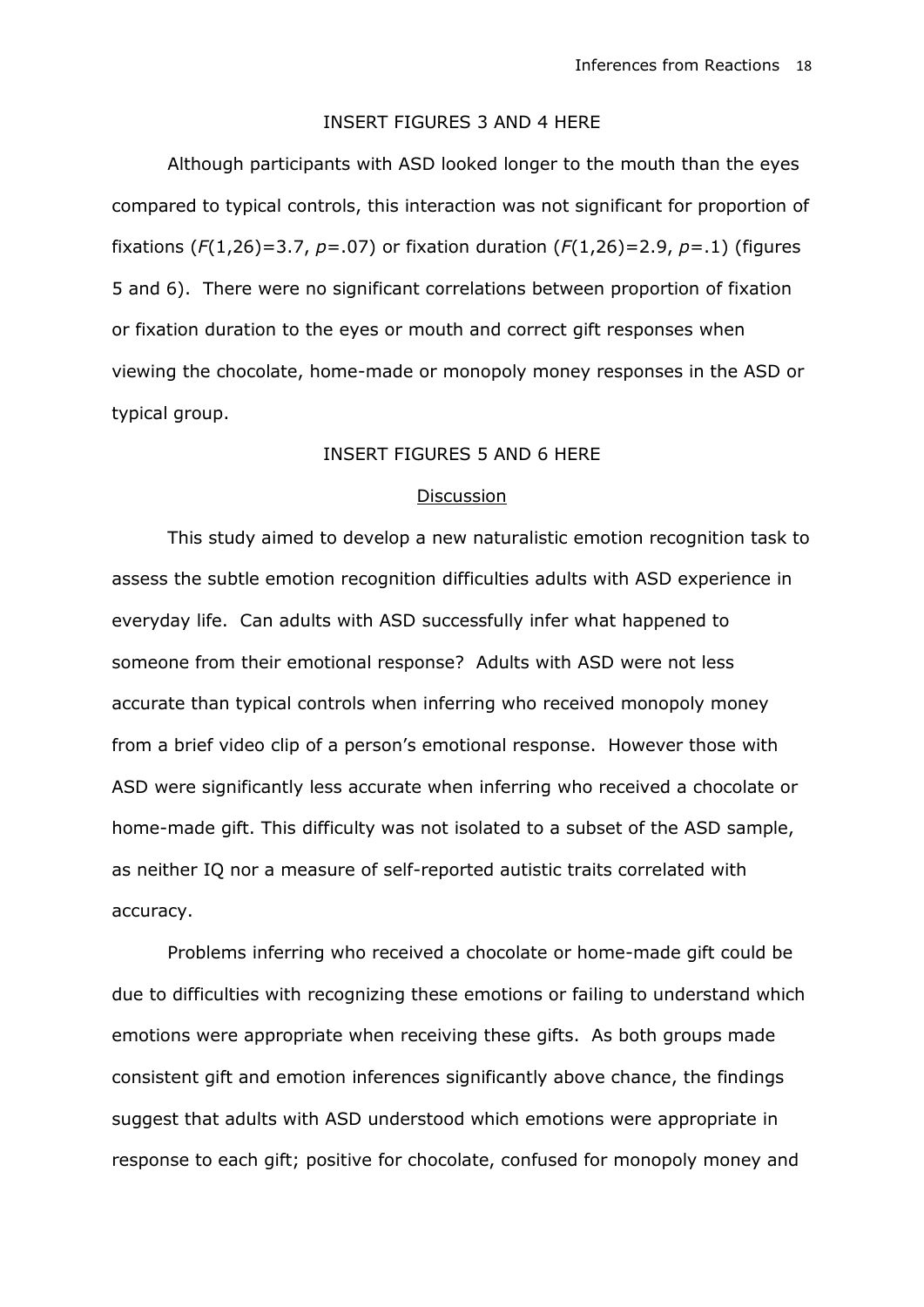pretend for home-made. Thus, reduced accuracy when inferring who received a home-made or chocolate gift was most likely due to difficulty recognizing positive and feigned positive emotions. However adults with ASD could successfully recognize who was confused, and thus correctly recognized who received monopoly money.

Understanding which emotions and behaviours are appropriate in different social situations has rarely been studied in ASD, and never before in adults with ASD. Children with ASD fail to identify which behaviours are inappropriate in a range of social situations (Loveland et al., 2001; Baron-Cohen et al., 1999), and have difficulty understanding what situation will cause a complex emotion such as surprise (e.g. Jane will be surprised on opening the empty box of coco pops), but not situations which cause basic emotions such as happiness and sadness (e.g. having a birthday party as opposed to grazing a knee) (Baron-Cohen et al., 1993). In the current study adults with ASD understood what situation would cause a complex emotional response (e.g. feigning a positive response to an unwanted gift). These results suggest that adults with ASD learn what complex emotional responses are appropriate in different social situations, but find it difficult to successfully recognize them.

An alternative interpretation of our findings is that perhaps people do not need to infer the emotion of the person in order to retrodict what happened to them. As participants with ASD find the task difficult, perhaps they guess the gift and consequently infer a consistent emotion. The upshot of this critique, termed 'Povinelli's challenge' (see Perner, 2010; Povinelli and Vonk, 2003), is that it can be applied to any task assessing emotion recognition. Our results also suggest that when participants correctly gauge the emotion of the person (e.g. positive) they also tended to correctly infer what gift the person received (chocolate). In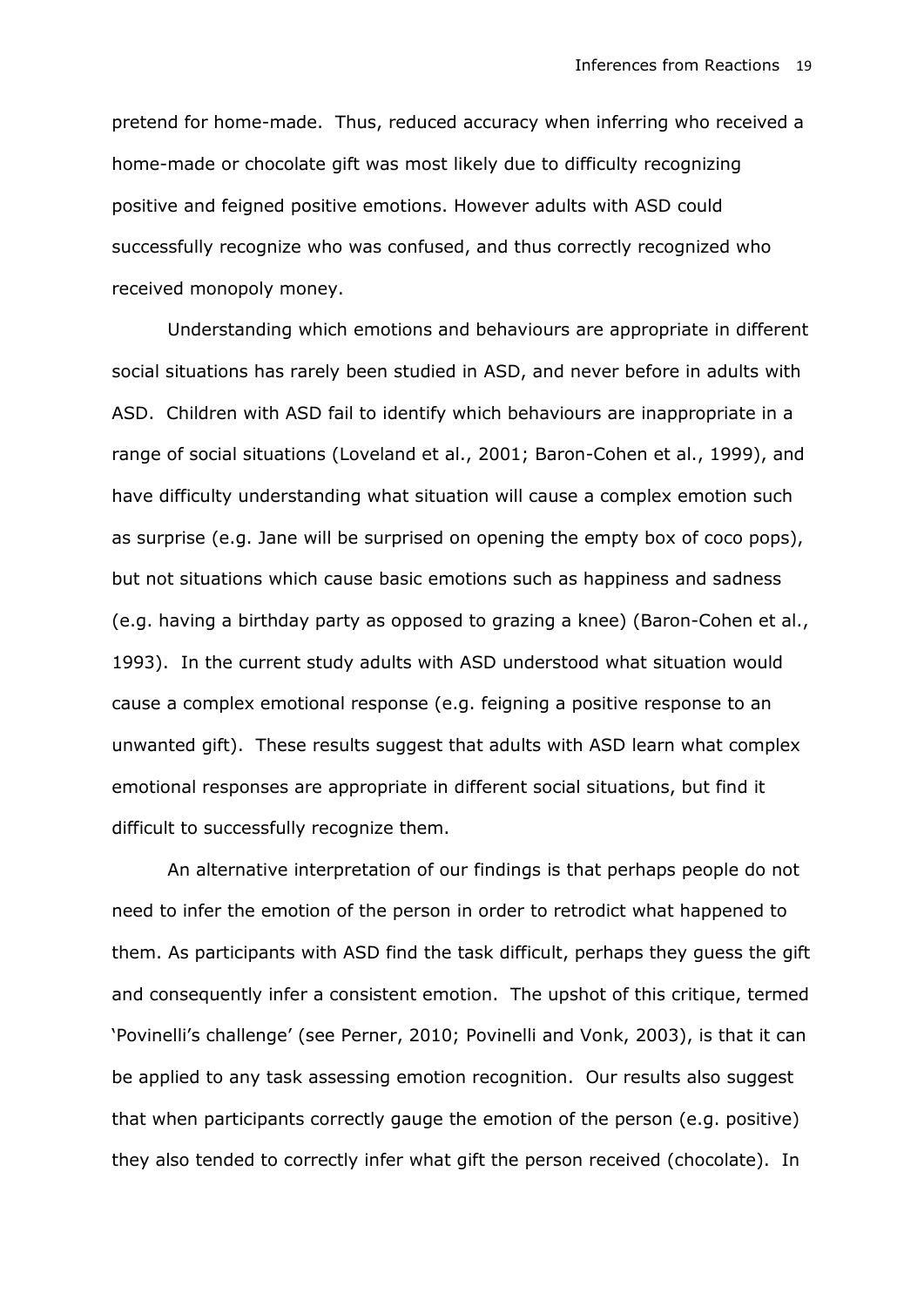addition, when participants incorrectly interpreted the emotion of the person (e.g. positive, as opposed to confused) they also incorrectly, but consistently inferred what gift they received (chocolate, when they really received monopoly money). This association between gift and emotion inferences is unlikely to exist if what gift a person received can be inferred by some other means than interpreting their emotional response.

Why were participants with ASD less accurate when interpreting positive and feigned positive emotions, but not confused? Previous research has shown that complex mental states such as confused are difficult for people with ASD to recognize, particularly from dynamic facial expressions (e.g. Back et al., 2007). It could be the case that people with ASD can distinguish very different emotions (positive from confused), but have difficulty making more subtle distinctions (genuine from feigned positive). Analysis of participants' errors suggests that this was the case; participants with ASD were significantly more likely to mistake feigned positive reactions to the home-made gift as a genuine positive reaction to chocolate than typical controls. However both typical controls and participants with ASD did not tend to misinterpret feigned positive reactions to the home-made gift as confused reactions to monopoly money or vice-versa. Boraston et al. (2008) have presented a similar argument for adults with ASD having difficulty making subtle distinctions between genuine and posed smiles, which involve attention to subtle cues in the eye region of faces.

 Can reduced accuracy in the ASD group be explained by reduced attention to the eye region of faces? Baron-Cohen et al. (1991; 2001a) have argued that people with ASD have difficulty inferring emotions from the eye region of faces, which may be particularly important for recognition of feigned positive expressions (Boraston et al., 2008; Ekman and Friesen, 1982; Ekman,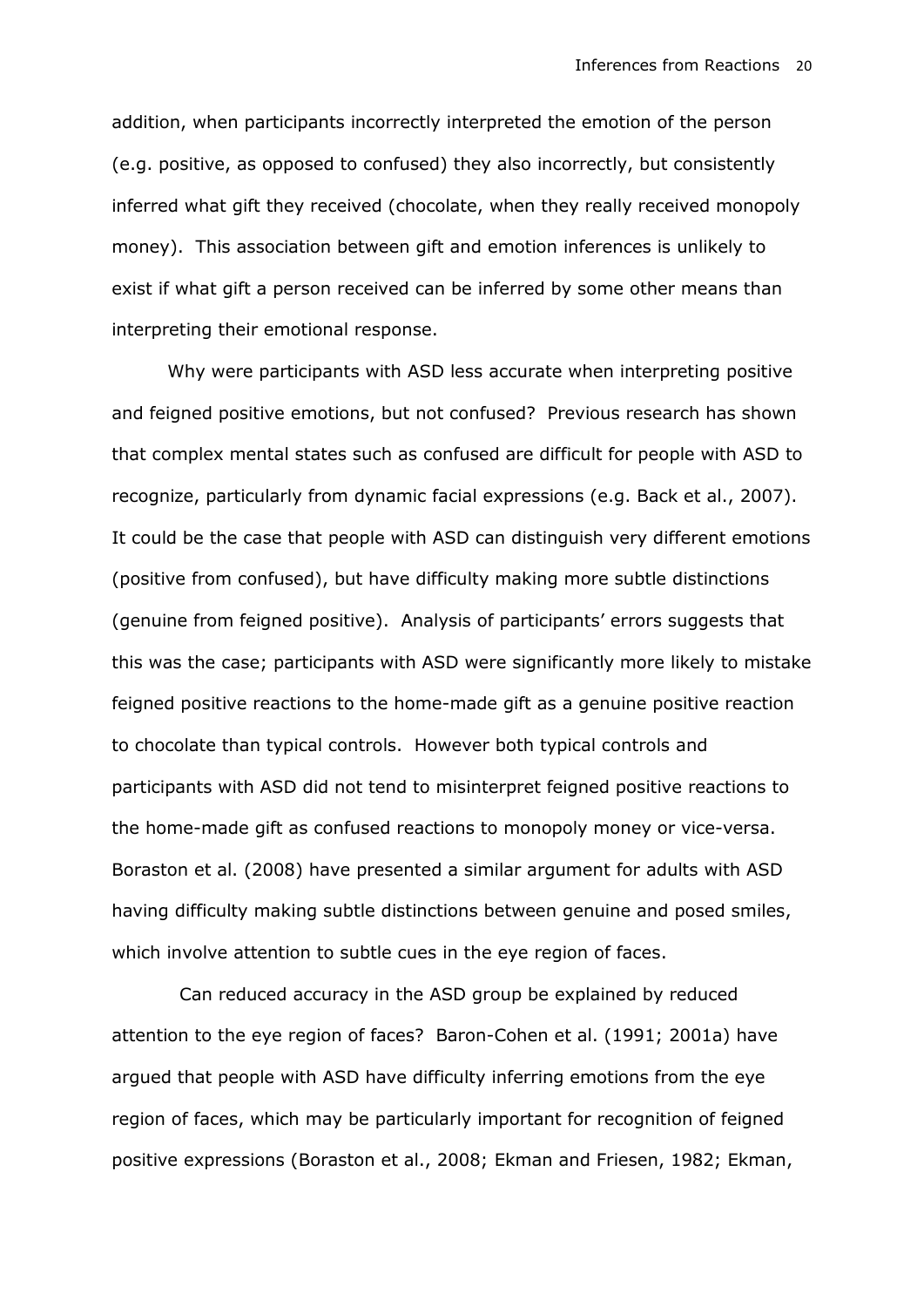Friesen and O'Sullivan, 1988; Ekman, Friesen, and Davidson, 1990). In the current study, although participants with ASD spent less time looking to the eye region and more to the mouth region than controls, this difference failed to reach significance. Looking to the eyes also did not predict accuracy in either group. These results suggest that other available cues, such as auditory information, may be important when judging an individual's emotional response. Evidence of poor emotion recognition in vocalizations has been found in adults with ASD (Philip, et al. 2010; Heaton, et al. 2012). Furthermore, Golan et al. (2006) have suggested that individuals with ASD may be more focused on speech content, failing to integrate contextual and facial cues, causing adults with ASD to misinterpret complex emotions such as sarcasm as genuine responses. In the current study, those with ASD could have focused more on speech content (e.g. "thank you", for chocolate and home-made, versus "OK" for monopoly money), whereas typical controls may have integrated speech content with tone of voice and facial cues. This could have resulted in those with ASD confusing reactions to chocolate and home-made gifts, but not monopoly money.

Our results demonstrate the impact of emotion recognition difficulties in adults with ASD on an important social skill – being able to make sense of another person's behavior. Adults with ASD have difficulty retrodicting what caused an emotional response when this involves recognition of subtle emotion responses, requiring integration of cues across different modalities. These results challenge claims that emotion recognition difficulties in ASD are primarily due to lack of attention to the eye region of faces, and stress the importance of other emotional cues (e.g. auditory, body movement). Difficulties in retrodictive mindreading could impact on the way adults with ASD interact with others in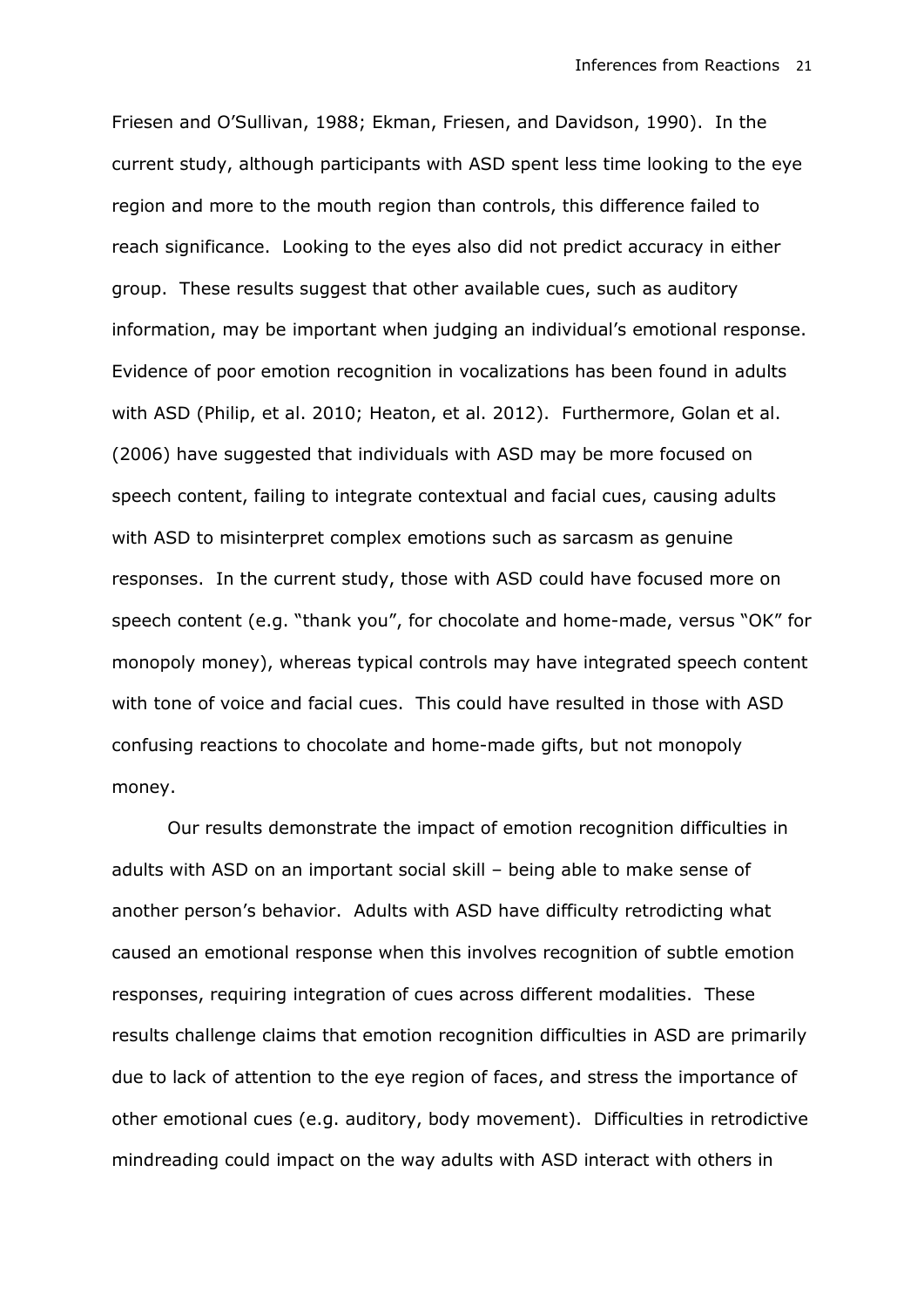everyday life. Failure to recognise whether someone is genuinely happy or trying to put on a brave face could make the difference between mistakenly congratulating them on a positive event, or correctly consoling them after a disappointing outcome. Such difficulties in social interaction are a hallmark of adults with ASD's difficulties in everyday life. Future research should aim to elucidate the subtle nature of emotion processing difficulties in adults with ASD and their wider impact on social functioning.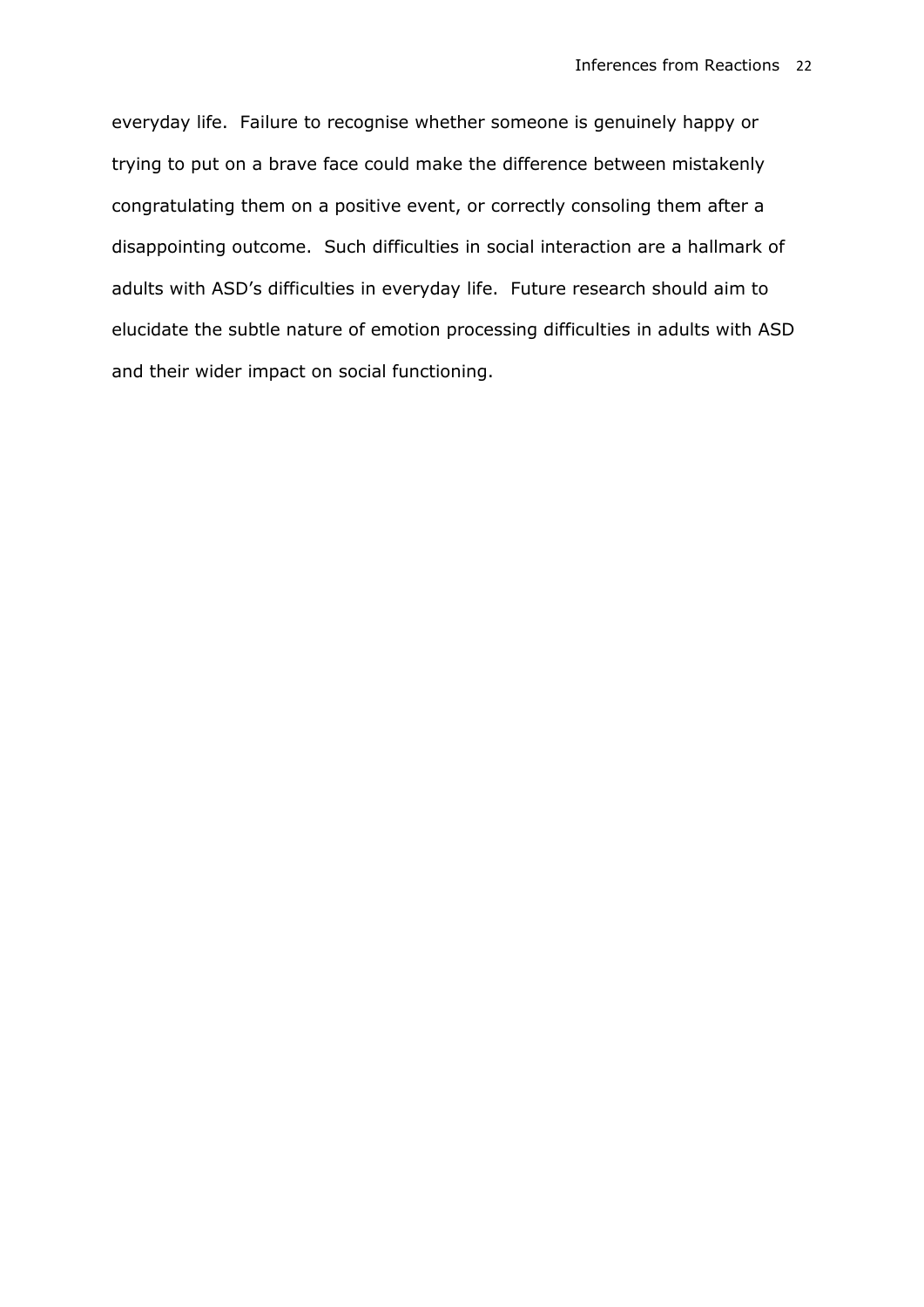# Acknowledgments.

This research was carried out with the support of a PhD studentship awarded by the University of Nottingham, School of Psychology.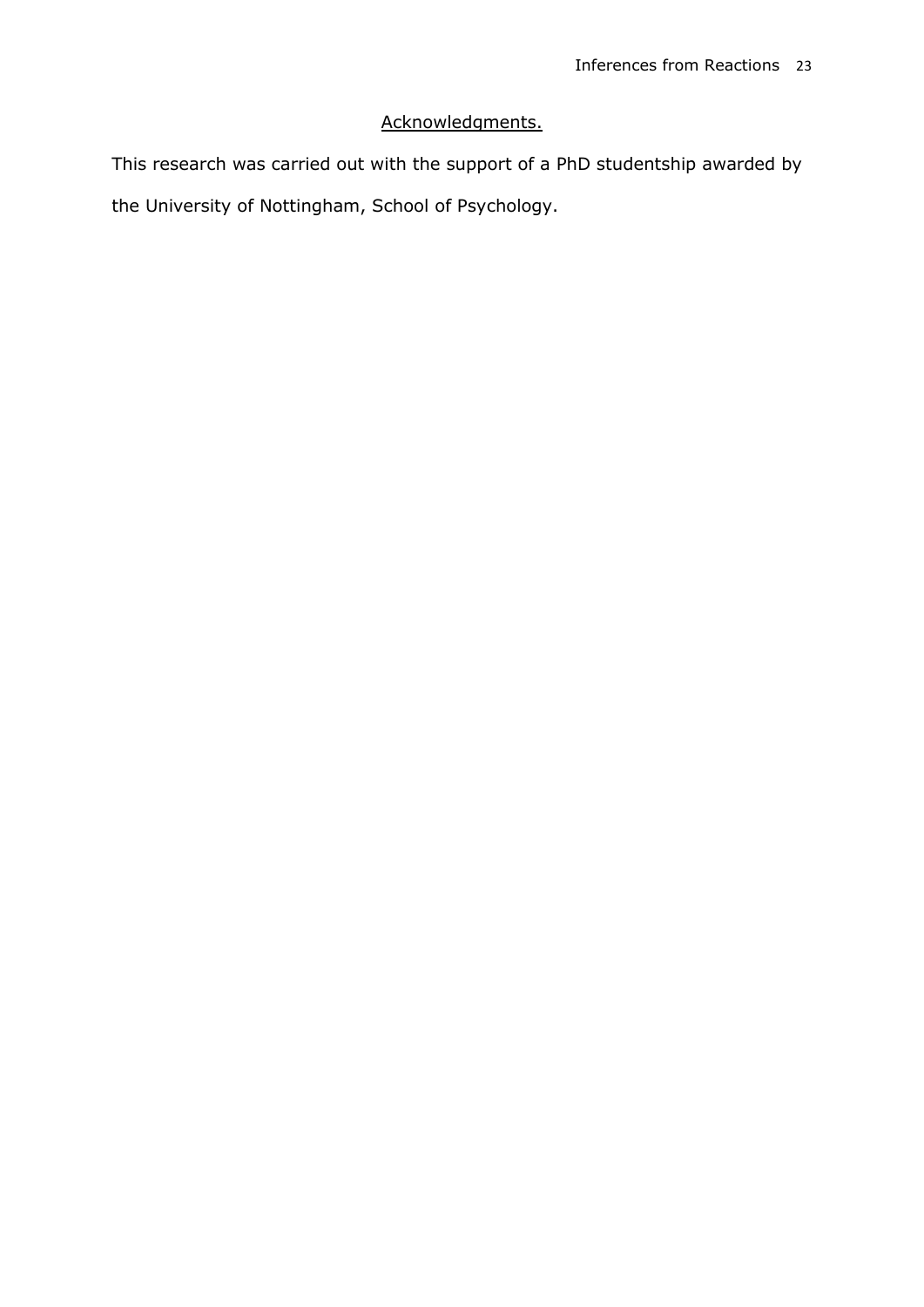#### References

- Adolphs, R., Sears, L., and Piven, J. (2001). Abnormal processing of social information from faces in autism. *Journal of Cognitive Neuroscience, 13 (2),*  232-240.
- American Psychiatric Association. (1994). *Diagnostic and statistical manual of mental disorders (4th edition).* Washington, DC: American Psychiatric Association.
- American Psychiatric Association. (2000). *The Diagnostic and Statistical Manual of Mental Disorders, 4th Edition, Text Revision (DSM-IV-TR)*. Washington: Authors.
- Back, E., Ropar, D. and Mitchell, P. (2007). Do the Eyes Have It? Inferring Mental States From Animated Faces in Autism. *Child Development, 78*(2), 397-411.
- Baron-Cohen, S. (1991). Do people with Autism Understand What Causes Emotion? *Child Development, 62 (2),* 385-395.
- Baron-Cohen, S., Jolliffe, T., Mortimore, C. and Robertson, M. (1997). Another advanced test of theory of mind: Evidence from very high functioning adults with autism or asperger syndrome. *Journal of Child Psychology and Psychiatry and Allied Disciplines, 38*(7), 813-822.
- Baron-Cohen, S., O'Riordan, M., Stone, V., Jones, R., and Plaisted, K. (1999). Recognition of faux pas by normally developing children and children with Asperger syndrome or high-functioning autism. *Journal of Autism and Developmental Disorders, 29,* 407-418.
- Baron-Cohen, S., Spitz, A., Cross, P. (1993). Do children with autism recognize surprise? A research note. *Cognition and Emotion, 7 (6),* 507-516.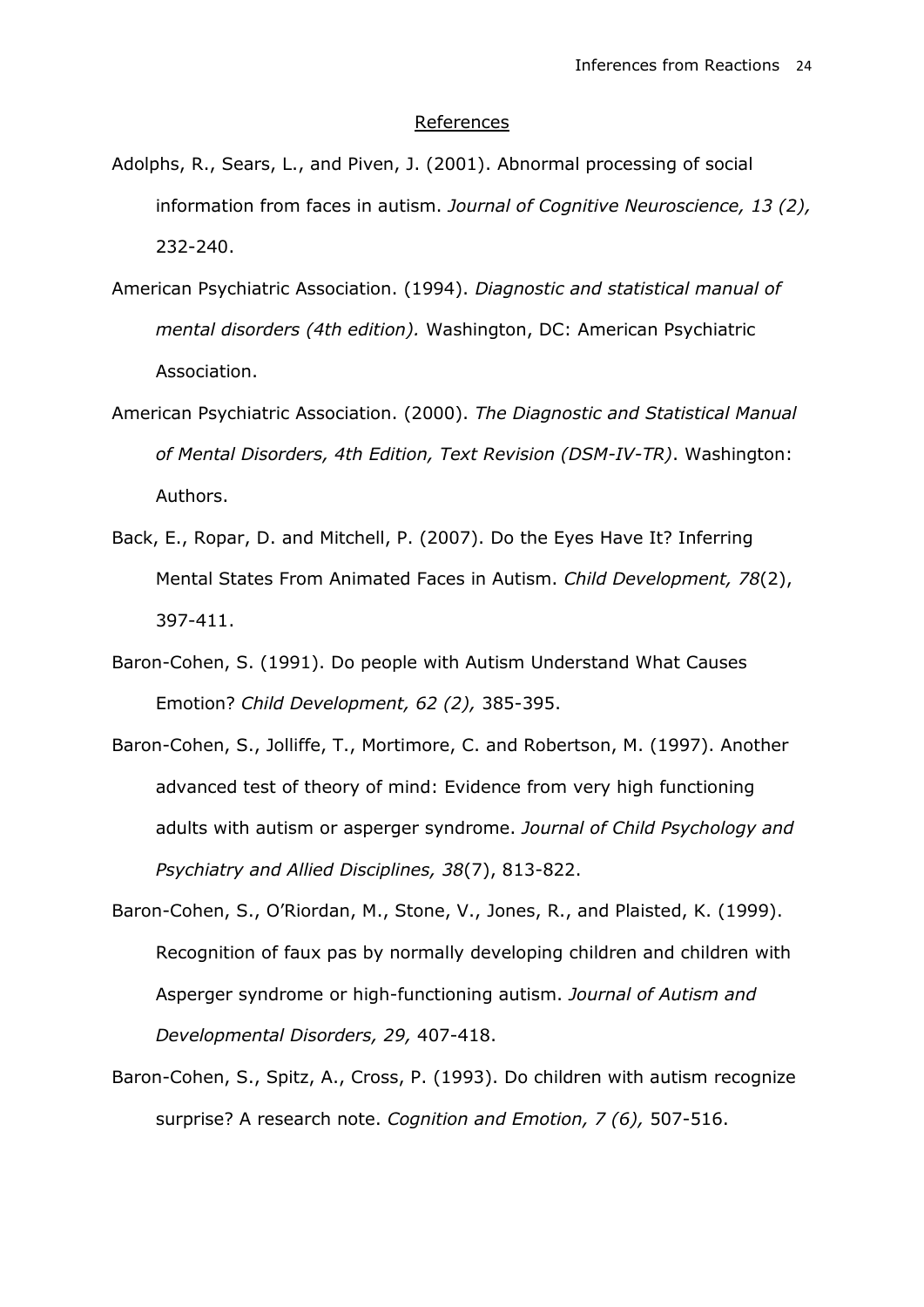- Baron-Cohen, S., Wheelwright, S., Hill, J., Raste, Y. and Plumb, I. (2001a). The "Reading the Mind in the Eyes" Test Revised Version: A Study with Normal Adults, and Adults with Asperger Syndrome or High-Functioning Autism. *Journal of Child Psychology and Psychiatry, 42*(2), 241-251.
- Baron-Cohen, S., Wheelwright, S., Skinner, R., Martin, J., and Clubley, E. (2001b). The Autism Spectrum Quotient (AQ): Evidence from Asperger syndrome/ high functioning autism, males and females, scientists and mathematicians. *Journal of Autism and Developmental Disorders, 31*, 5-17.
- Boraston, Z.L., Corden, B., Miles, L.K., Skuse, D.H., Blakemore, S-J. (2008). Brief Report: Perception of Genuine and Posed Smiles by Individuals with Autism. Journal of Autism and Developmental Disorders, 38 (3), 574-580.
- Bartsch, K., and Wellman, H. (1989). Young children's attribution of action to beliefs and desires. *Child Development, 60,* 946-964.
- Carroll, J. M., Russell, J. A. (1997). Facial Expressions in Hollywood's Portrayal of Emotion. *Journal of Personality and Social Psychology, 72 (1),* 164-176.

Diagnostic and Statistical Manual of Mental Health Disorders, 4th Edition.

- Ekman, P., and Friesen, W. V. (1982). Felt, false and miserable smiles. *Journal of Nonverbal Behaviour, 6*, 238-252.
- Ekman, P., Friesen, W. V., Davidson, R. J. (1990). The Duchenne Smile: Emotional Expression and Brain Physiology II. *Journal of Personality and Social Psychology, 58*(2), 342-353.
- Ekman, P., Friesen, W. V., O'Sullivan, M. (1988). Smiles When Lying. *Journal of Personality and Social Psychology, 54*(3), 414-420.
- Fletcher-Watson, S., Leekam, S.R., Findlay, J.M., Stanton, E.C. (2008). Brief Report: Young Adults with Autism Spectrum Disorders Show Normal Attention to Eye-Gaze Information – Evidence from a New Change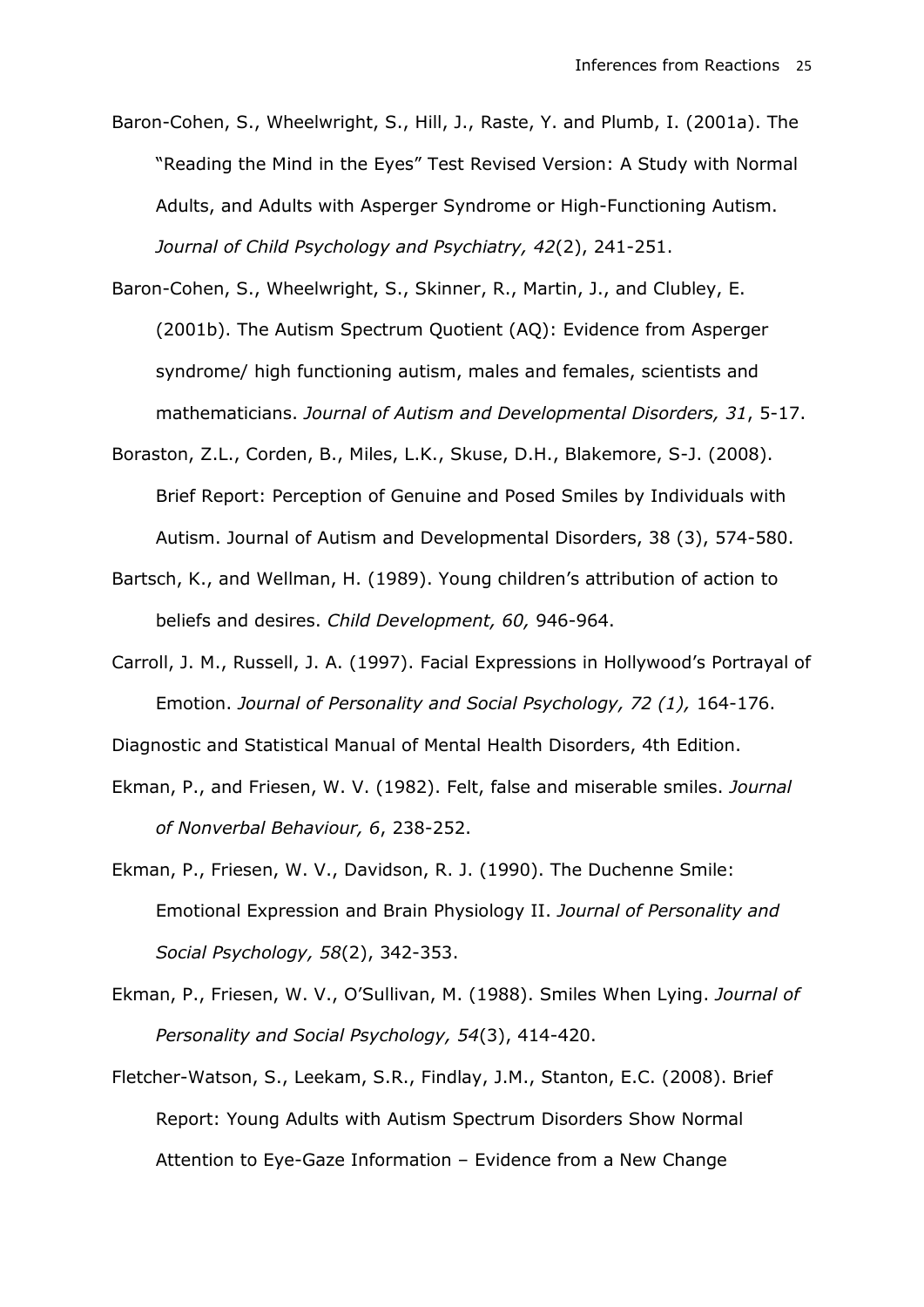Blindness Paradigm. *Journal of Autism and Developmental Disorders, 38 (9),* 1785-1790.

- Fletcher-Watson, S., Leekam, S.R., Benson, V., Frank, M.C., and Findlay, J.M. (2009). Eye-movements reveal attention to social information in autism spectrum disorder. *Neuropsychologia, 47 (1),* 248-257.
- Freeth, M., Ropar, D., Chapman, P. and Mitchell, P. (2010a). Do Gaze Cues in Complex Scenes Capture and Direct the Attention of High Functioning Adolescents with ASD? Evidence from Eye-Tracking. *Journal of Autism and Developmental Disorders, 40 (5),* 534-547.
- Freeth, M., Ropar, D., Chapman, P. and Mitchell, P. (2010b). The gaze direction of an observed person can bias perception, memory and attention in adolescents with and without autism spectrum disorder. *Journal of Experimental Child Psychology, 105 (1-2),* 20-37.
- Gaigg, S.B. (2012). The interplay between emotion and cognition in Autism Spectrum Disorder: Implications for developmental theory. *Frontiers in Integrative Neuroscience, 6,* 113.
- Golan, O., Baron-Cohen, S., Hill, J., and Golan, Y. (2006). The "Reading the Mind in Films" Task: complex emotion recognition in adults with autism spectrum conditions. Social Neuroscience, 1 (2), 111-123.
- Goldman, A., and Sripada, C.S. (2005). Simulationist models of face-based emotion recognition. Cognition, 94, 193-213.
- Gallese, V., and Goldman, A. (1998). Mirror neurons and the simulation theory of mind-reading. *Trends in Cognitive Sciences 2 (12),* 493-501.
- Harms, M. B., Martin, A., and Wallace, G. L. (2010). Facial Emotion Recognition in Autism Spectrum Disorders: A Review of Behavioral and Neuroimaging Studies. *Neuropsychology Review, 20, (3),* 290-322.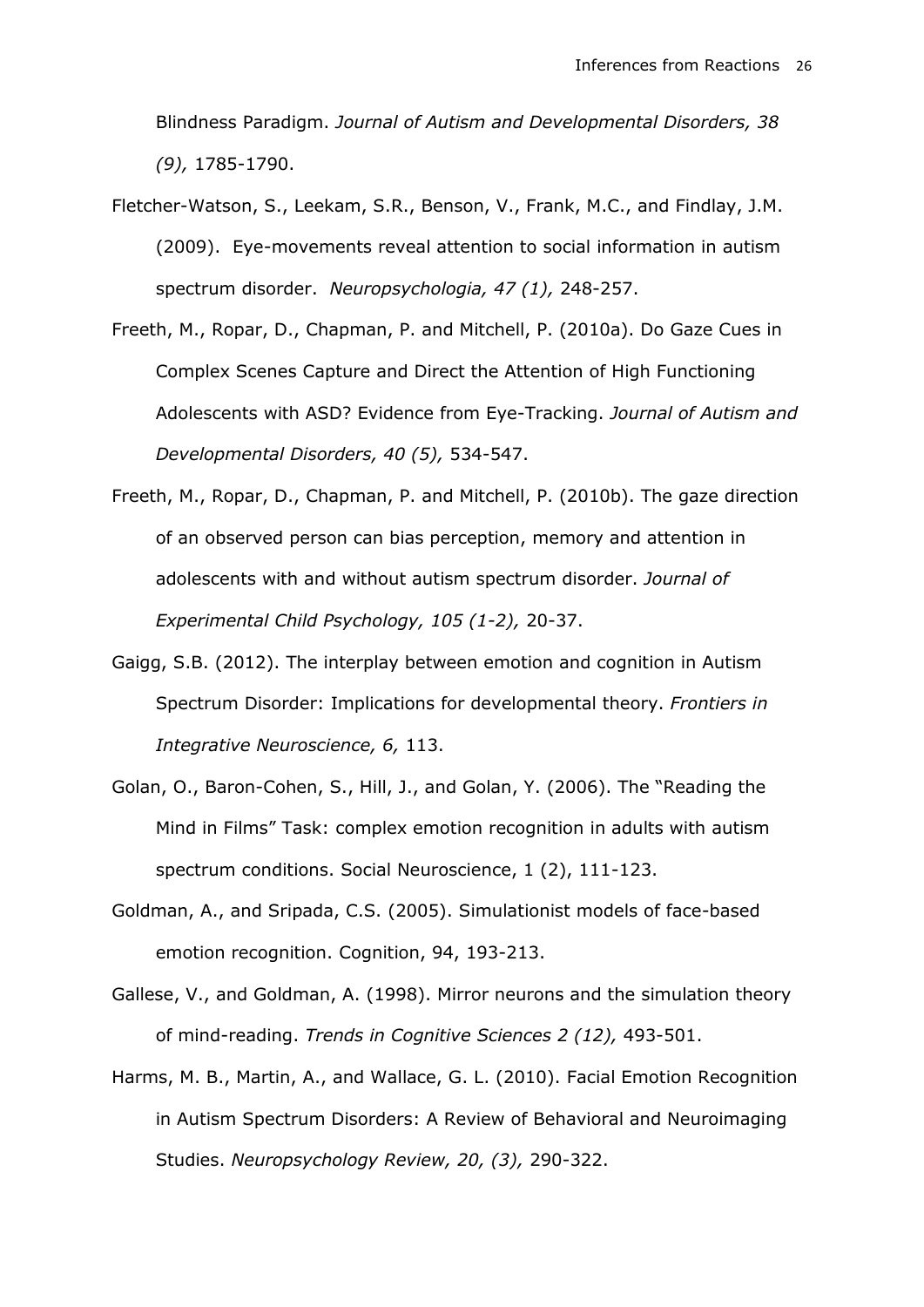Heaton, P.F., Reichenbacher, L., Sauter, D., Allen, R., Scott, S.K., and Hill, E.L. (2012). Measuring the effects of alexithymia, on perception, of emotional vocalizations in Autistic Spectrum Disorder and typical development. *Psychological medicine, 42(11)*, 2453-2459.

- Hernandez, N., Metzger, A., Magne, R., Bonnet-Brilhault, F., Roux, S., Barthelemy, C., and Martineau, J. (2009). Exploration of core features of a human face by healthy and autistic adults analyzed by visual scanning. *Neuropsychologia, 47, (4),* 1004-1012.
- Hess, U., & Blairy, S. (2001). Facial mimicry and emotional contagion to dynamic emotional facial expressions and their influence on decoding accuracy. *International Journal of Psychophysiology, 40,* 129–141.
- Humphreys, K., Minshew, N., Leonard, G.L., and Behrmann, M. (2007). A fine grained analysis of facial expression processing in high functioning adults with autism. *Neuropsychologia, 45 (4),* 658-695.
- Kanner, L. (1943). Autistic disturbances of affective contact. *Nervous Child, 2,* 217-250.
- Kasari, C., Chamberlain, B., and Bauminger, N. (2001). Social emotions and social relationships: Can children with autism compensate? In Burack, J. A., Charman, T., Yirmiya, N. and Zelazo P. R. (Eds.), *The development of autism: Perspectives from theory and research* (pp. 309-323). Mahwah, NJ: Lawrence Erlbaum Associates, Inc.
- Klin, A., Jones, W., Schultz, R., Volkmar, F. and Cohen, D. (2002). Visual Fixation Patterns During Viewing of Naturalistic Social Situations as Predictors of Social Competence in Individuals With Autism. *Archives of General Psychiatry, 59 (9),* 809-823.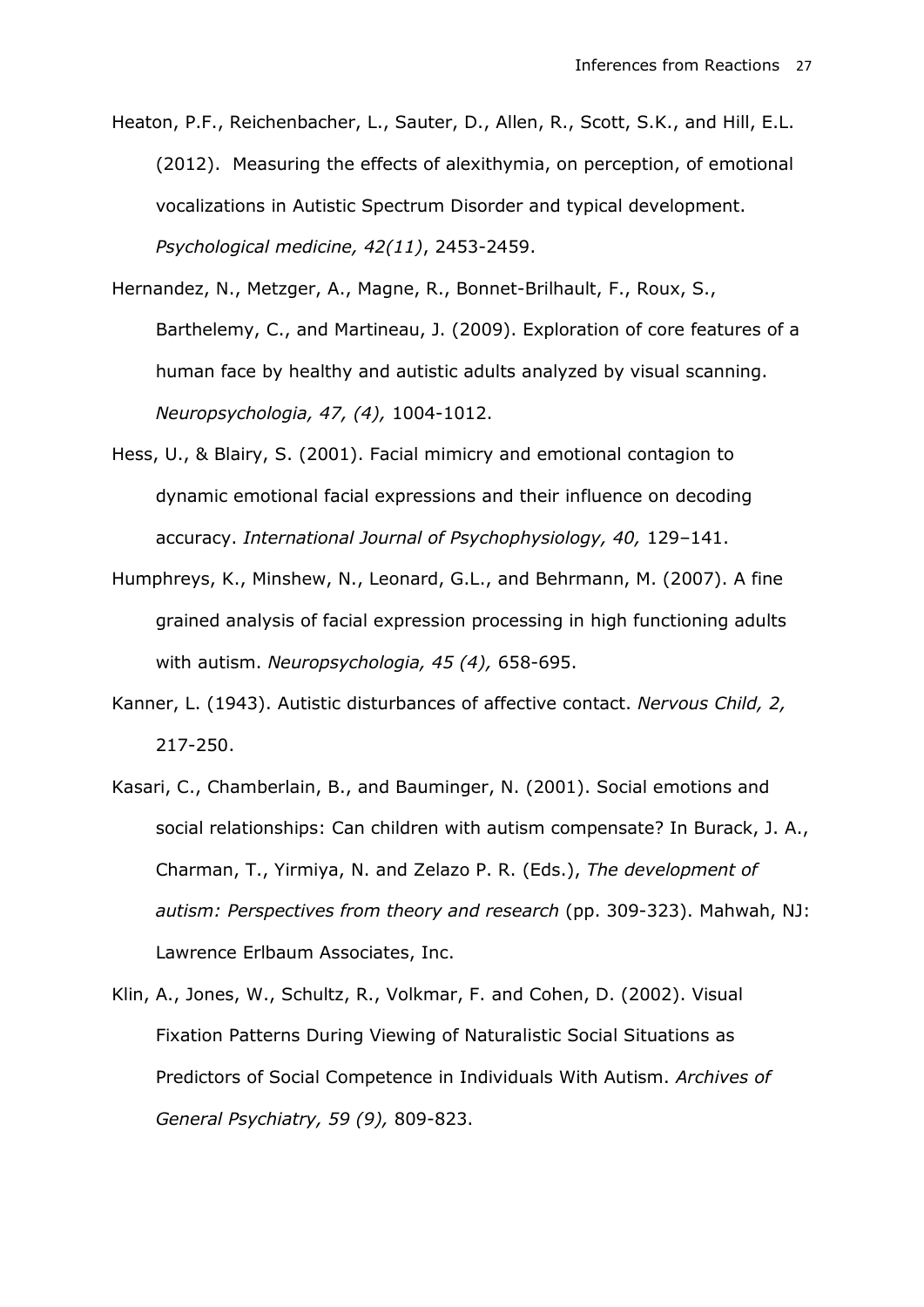Lord, C., Rutter, M., Goode, S., Heemsbergen, J., Jordan, H., Mawhood, L., et al. (1989). Autism diagnostic observation schedule: A standardised observation of communicative and social behaviour. *Journal of Autism and Developmental Disorders, 19 (2),* 185-212.

- Loveland, K.A., Pearson, D.A., Tunali-Kotoski, B., Ortegon, J., and Gibbs, M.C. (2001). Judgements of Social Appropriateness by Children and Adolescents with Autism. *Journal of Autism and Developmental Disorders, 31,* 367-376.
- Loveland, K.A., Steinberg, J.L., Pearson, D.A., Mansour, R., and Reddoch, S. (2008). Judgments of auditory-visual affective congruence in adolescents with and without autism: a pilot study of a new task using fMRI. *Perceptual and Motor Skills, 107(2),* 557-575.
- Matsumoto, A. and Willingham, B. (2006). The Thrill of Victory and the Agony of Defeat: Spontaneous Expressions of Medal Winners of the 2004 Athens Olympic Games. *Journal of Personality and Social Psychology, 91 (3),* 568- 581.
- Matsumoto, A., Olide, A., Schug, J., Willingham, B., and Callan, M. (2009). Cross-Cultural Judgments of Spontaneous Facial Expressions of Emotion. *Journal of Nonverbal Behaviour, 33,* 213-238.
- Millikan, R.G. (2005). Some Reflections on the TT-ST Debate. In Hurley, S., and Chater, N. (eds). *Perspectives on Imitation: From Cognitive Neuroscience to Social Science.* Cambridge MA: The MIT Press.
- Naab, P. J., & Russell, J. A. (2007). Judgments of emotion from spontaneous facial expressions of New Guineans. *Emotion*, *7*(4), 736–744.
- Neumann, D., Spezio, M, L., Piven, J. and Adolphs, R. (2006). Looking you in the mouth: abnormal gaze in autism resulting from impaired top-down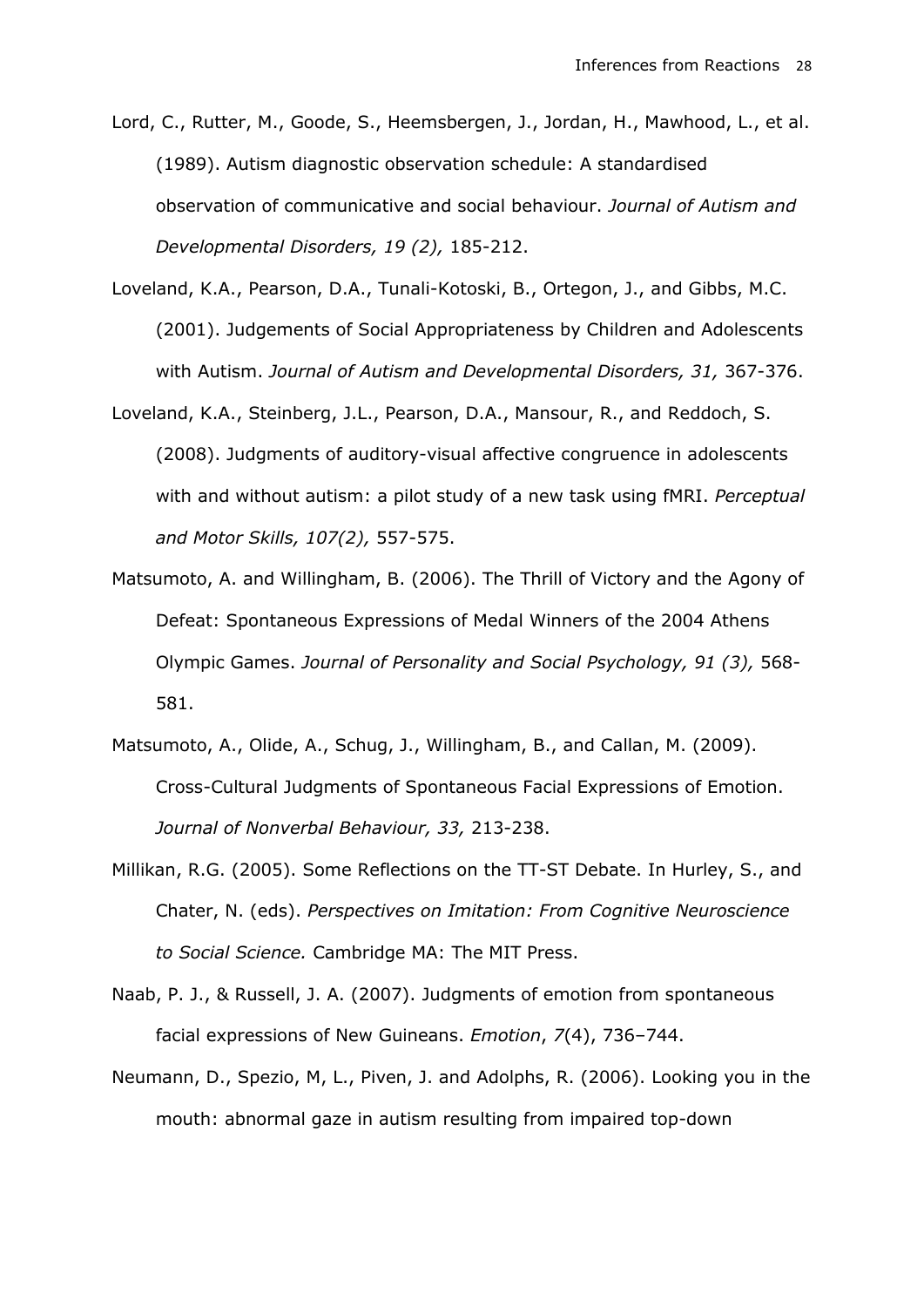modulation of visual attention. *Social Cognitive and Affective Neuroscience, 1 (3),* 194-202*.*

- Ogai, M., Matsumoto, H., Suzuki, K., Ozawa, F., Fukuda, R., Uchiyama, I., et al. (2003). fMRI study of recognition of facial expressions in high functioning autistic patients. *Neuroreport, 14 (4),* 559-563.
- O'Sullivan, M. (1982). Measuring the ability to recognize facial expressions of emotion. In P. Ekman (Ed.), *Emotion in the human face* (pp. 281–314). New York: Cambridge University Press.
- Perner, J. (2010). "Who took the Cog out of Cognitive Science?—Mentalism in an Era of Anti-cognitivism." In P.A. Frensch, & R. Schwarzer, (Eds.), *Cognition and Neuropsychology: International Perspectives on Psychological Science* (Volume 1) (chapter 15, 451 - 483). East Essex Psychology Press.
- Philip, R. C. M., Whalley, H. C., Stanfield, A. C., Sprenglemeyer, R., Santos, I. M., Young, A. W., Atkinson, A. P., Calder, A. J., Johnstone, E. C., Lawrie, S. M., and Hall, J. (2010). Deficits in facial, body movement and vocal emotional processing in autism spectrum disorders. *Psychological Medicine, 40,* 1919-1929.
- Pillai, D., Sheppard, L., Mitchell, P. (2012). Can People Guess What Happened to Others From Their Reactions? *PLoS One, 7*(11): e49859.
- Povinelli, D.J., and Vonk, J. (2003). Chimpanzee minds: suspiciously human? *Trends in Cognitive Sciences, 7 (4),* 157-160.
- Robinson, E.J., and Mitchell, P. (1995). Masking of Children's Early Understanding of the Representational Mind: Backwards Explanation versus Prediction. *Child Development, 66,* 1022-1039.
- Roeyers, H., Buysse, A., Ponnet, K. and Pichal, B. (2001). Advancing Advanced Mind-Reading Tests: Empathic Accuracy in Adults with a Pervasive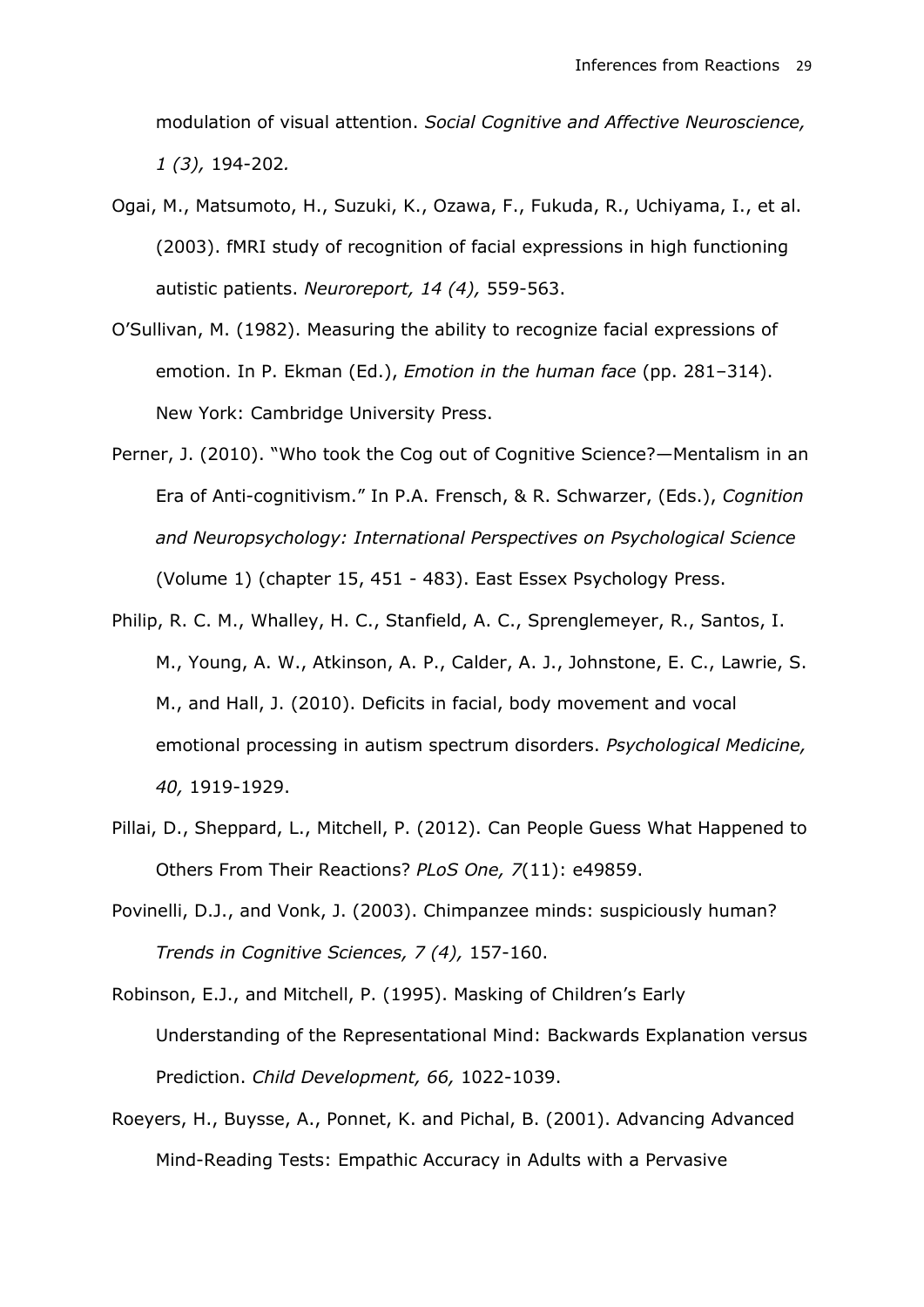Developmental Disorder. *Journal of Child Psychology and Psychiatry, 42 (2),* 271-278.

- Rutherford, M.D., and Towns, A.M. (2008). Scan path differences and similarities during emotion perception in those with and without autism spectrum disorders. *Journal of Autism and Developmental Disorders, 38 (7),* 1371- 1381.
- Speer, L. L., Cook, A. E., McMahon, W. M. and Clark, E. (2007). Face processing in children with autism. *Autism, 11 (3),* 265-277.
- Spezio, M. L., Adolphs, R., Hurley, R. S. E., Piven, J. (2007a). Analysis of face gaze in autism using "Bubbles". *Neuropsychologia*, *45*, 144-151.
- Spezio, M, L., Adolphs, R., Hurley, R. S. E., Piven, J. (2007b). Abnormal Use of Facial Information in High-Functioning Autism. *Journal of Autism and Developmental Disorders, 37*, 929-939.
- Uljaravic, M., and Hamilton, A. (2013). Recognition of Emotions in Autism: A Formal Meta-Analysis. *Journal of Autism and Developmental Disorders, 43,* 1517-1526.
- Van Heuven, W. (2010). Eye Tracker Output Utility (Version 1.2 Beta 18) [Computer Software]. Nottingham: University of Nottingham. Retrieved August 22<sup>nd</sup>, 2010. Available from

<http://www.psychology.nottingham.ac.uk/staff/wvh/eou/index.html>

- Wagner, H. L. (1990). The spontaneous facial expression of differential positive and negative emotions. *Motivation and Emotion*, 14, 27–43.
- Wagner, H. L., Lewis, H., Ramsay, S., & Krediet, I. (1992). Prediction of facial displays from knowledge of norms of emotional expressiveness. *Motivation & Emotion, 16,* 347–362.

Wagner, H. L., MacDonald, C., & Manstead, A. S. R. (1986). Communication of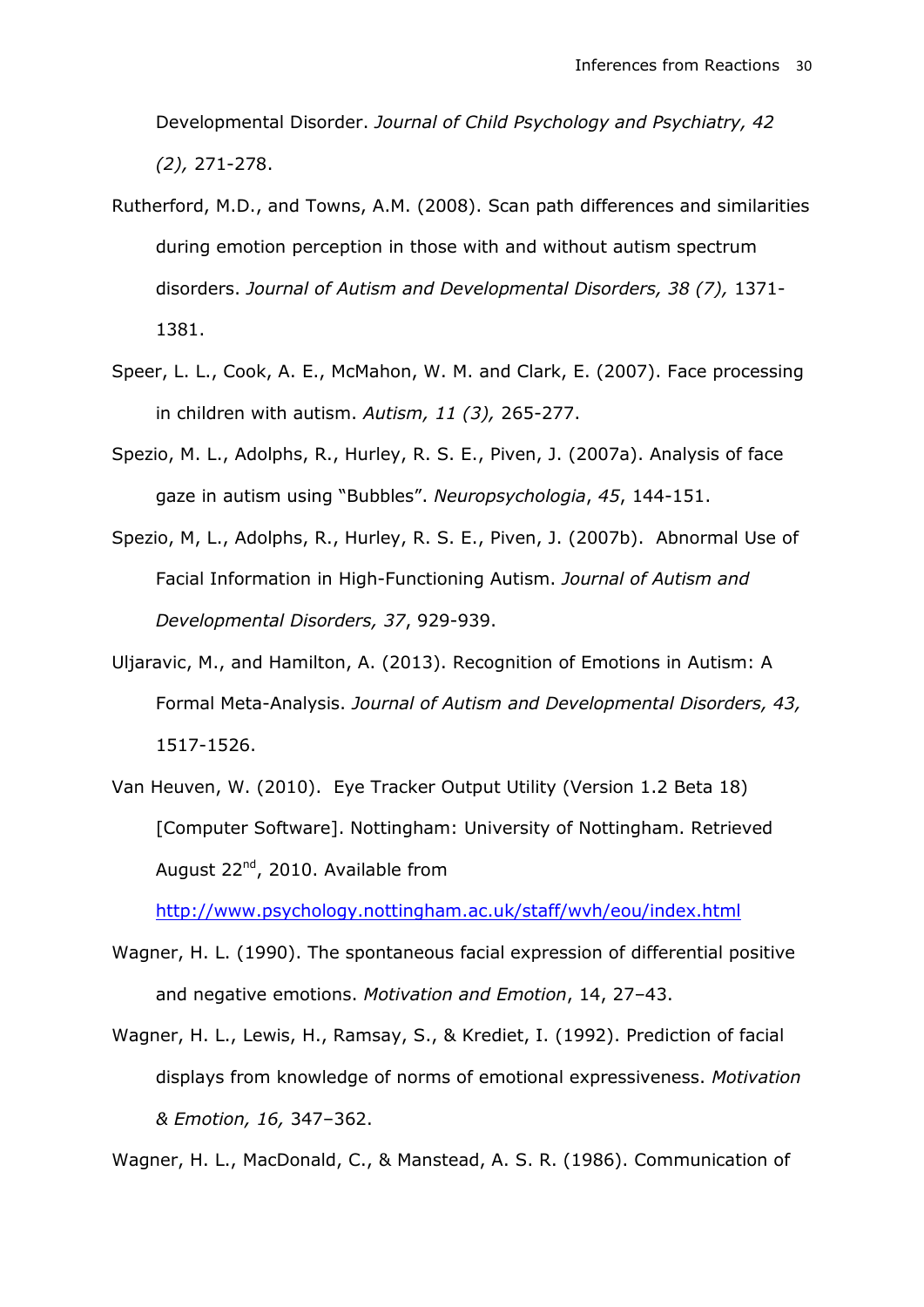individual emotions by spontaneous facial expressions. *Journal of* 

*Personality and Social Psychology, 50*, 737–743.

Wechsler, D. (1999). WASI manual. *San Antonio, Psychological Corporation*.

Wing, L. and Gould, J. (1979). Severe impairments of social interaction and associated abnormalities in children: epidemiology and classification. *Journal of autism and developmental disorders, 9*, 11-29.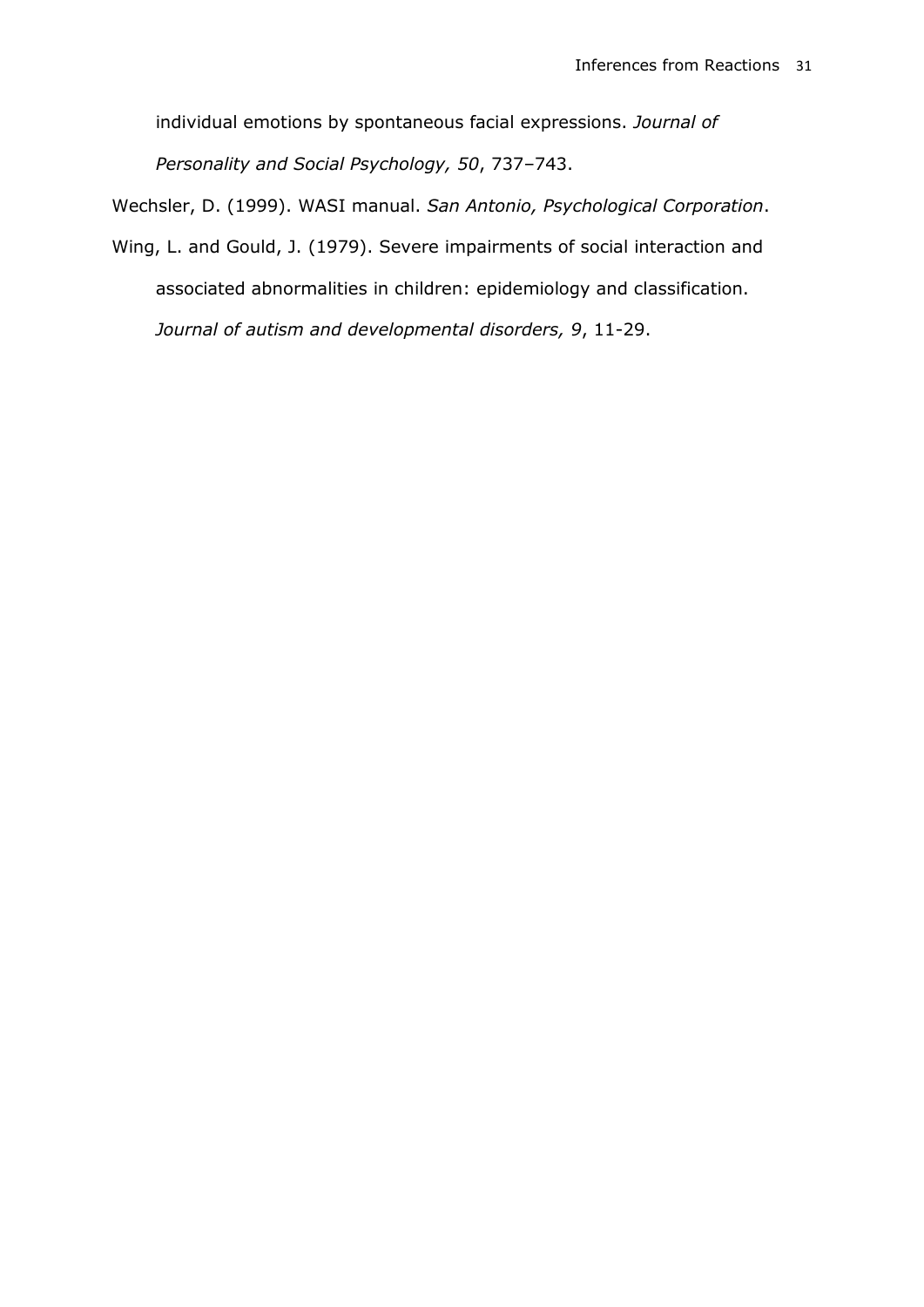# **Tables**

|               | AS/HFA group<br>$(N=16)$ |           |            | Control group<br>(N=19) |           |           | t-test Result     |  |
|---------------|--------------------------|-----------|------------|-------------------------|-----------|-----------|-------------------|--|
|               | Mean                     | <b>SD</b> | Range      | Mean                    | <b>SD</b> | Range     |                   |  |
|               |                          |           |            |                         |           |           | $t(33)=1.38$ ,    |  |
| Age (years)   | 36.44                    | 12        | $20 - 61$  | 30.42                   | 13.49     | $20 - 67$ | $p = .18$         |  |
| Full-Scale IQ | 117.06                   | 14.63     | $91 - 140$ | 119.95                  | 8.7       | 105-136   | $t(33)=.7, p=.5$  |  |
| Verbal IQ     | 114                      | 14.63     | $92 - 143$ | 114.58                  | 9.64      | 97-137    | $t(32)=.13, p=.9$ |  |
| Performance   |                          |           |            |                         |           |           | $t(32)=1.2$       |  |
| IQ            | 115.13                   | 14.45     | 86-138     | 119.89                  | 8.99      | 107-136   | $p = .23$         |  |
| AQ            | 37.69                    | 9.46      | 18-47      | N/A                     | N/A       | N/A       | N/A               |  |
| <b>ADOS</b>   | 9.27                     | 4.13      | $4 - 18$   | N/A                     | N/A       | N/A       | N/A               |  |

Table 1: Participant characteristics.

N.B. Verbal and performance IQ is missing for one participant with ASD.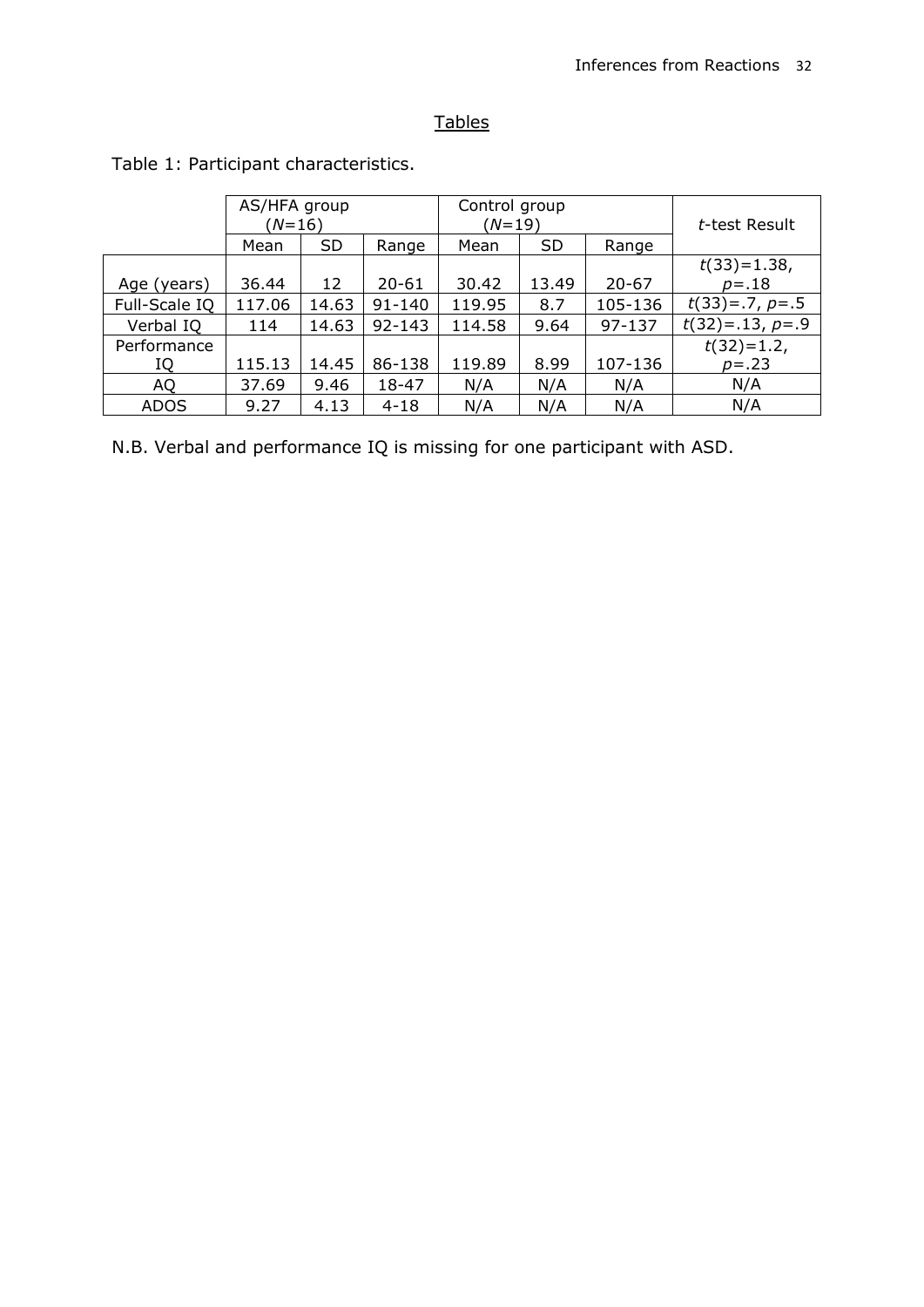Table 2: Confusion matrices showing frequency of correct and incorrect gift inferences in the ASD and typical control group.

|                          |           | <b>Correct Answer</b> | Total         |                   |     |
|--------------------------|-----------|-----------------------|---------------|-------------------|-----|
| a) Typical Control Group |           | Chocolate             | Home-<br>made | Monopoly<br>Money |     |
|                          | Chocolate | 59                    | 45            | 29                | 133 |
|                          | Home-     |                       |               |                   | 136 |
| Participant's            | made      | 31                    | 76            | 29                |     |
| Gift                     | Monopoly  |                       |               |                   | 129 |
| Response                 | Money     | 43                    | 12            | 74                |     |
|                          | Don't     |                       |               |                   |     |
|                          | Know      |                       | O             |                   |     |
|                          | Total     | 133                   | 133           | 133               |     |

|                                   |                   | Correct Answer | Total         |                   |     |
|-----------------------------------|-------------------|----------------|---------------|-------------------|-----|
| b) ASD Group                      |                   | Chocolate      | Home-<br>made | Monopoly<br>Money |     |
|                                   | Chocolate         | 37             | 50            | 22                | 109 |
| Participant's<br>Gift<br>Response | Home-<br>made     | 40             | 44            | 27                | 111 |
|                                   | Monopoly<br>Money | 26             | 14            | 59                | 99  |
|                                   | Don't<br>Know     | 9              | 4             | 4                 | 17  |
|                                   | Total             | 112            | 112           | 112               |     |

Note: Shaded cells indicate correct gift inferences.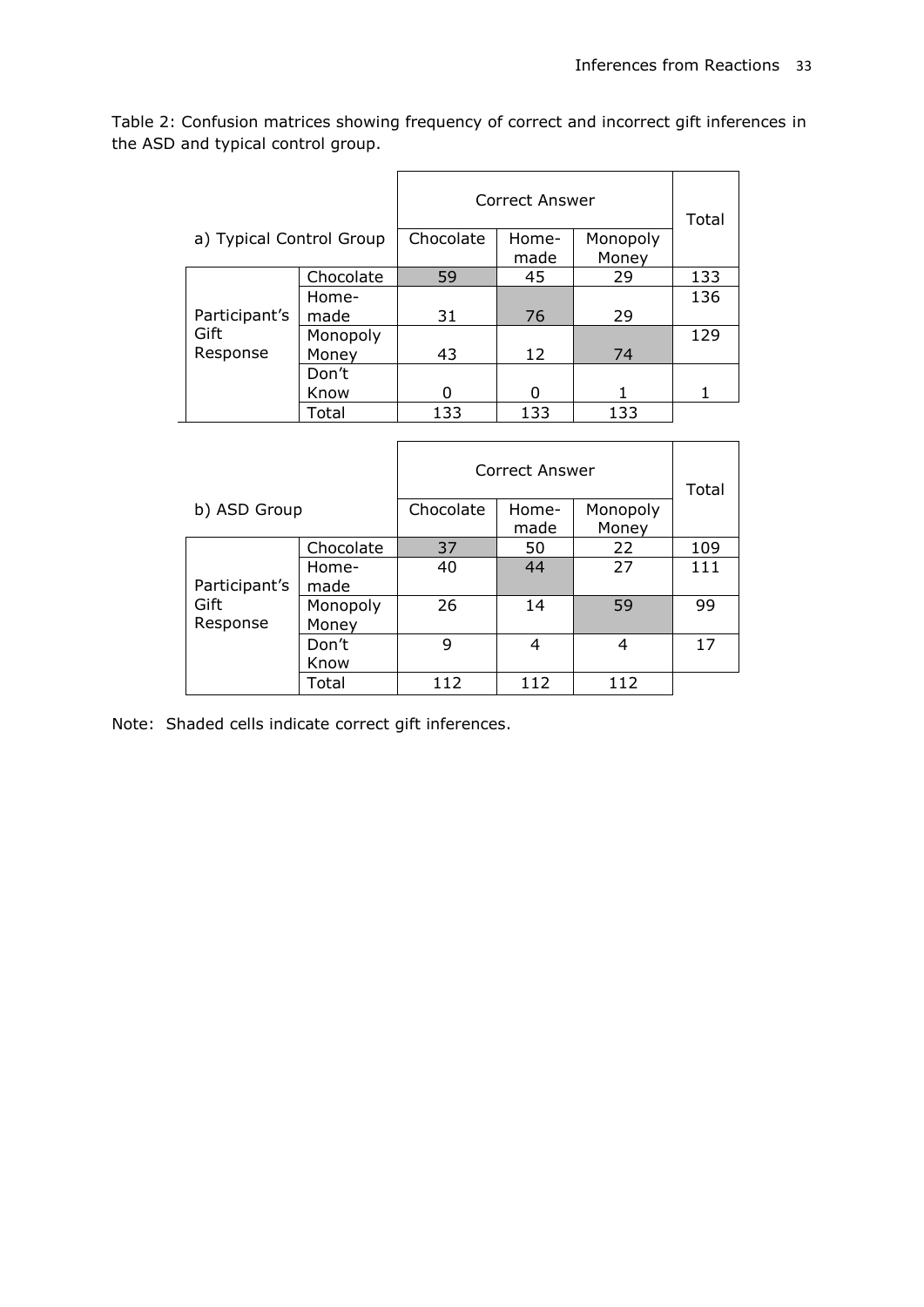Table 3: Frequency of emotion ratings for **correct** gift inferences in the ASD and typical group.

| a) Typical Control<br>Group |               | Correct Gift Response<br>(Expected Frequencies in Brackets) | <b>Total</b> |                |                |
|-----------------------------|---------------|-------------------------------------------------------------|--------------|----------------|----------------|
|                             |               | Chocolate<br>Monopoly Money<br>Home-made                    |              |                |                |
| Emotion                     | Positive      | 46A(27.1)                                                   | 42 (34.9)    | 8(34)          | 96             |
|                             | Pretend       | 0(3.4)                                                      | 12A(4.4)     | 0(4.2)         | 12             |
|                             | Confused      | 9(19.5)                                                     | 10(25.1)     | 50 $A(24.4)$   | 69             |
|                             | Negative      | 3(8.5)                                                      | 11(11)       | 16(10.4)       | 30             |
|                             | Don't<br>Know | 1(0.6)                                                      | 1(0.7)       | 0(0.7)         | 2              |
| <b>Total</b>                |               | 59                                                          | 76           | 74             | 209            |
| b) ASD Group                |               | Correct Gift Response<br>(Expected Frequencies in Brackets) | <b>Total</b> |                |                |
|                             |               | Chocolate                                                   | Home-made    | Monopoly Money |                |
| Emotion                     | Positive      | 30A (13.2)                                                  | 20(15.7)     | 6(21)          | 56             |
|                             | Pretend       | 0(3.3)                                                      | 13A(3.9)     | 1(5.3)         | 14             |
|                             | Confused      | 2(11.1)                                                     | 7(13.2)      | 38A (17.7)     | 47             |
|                             | Negative      | 2(4.5)                                                      | 4(5.3)       | 13(7.1)        | 19             |
|                             | Don't<br>Know | 3(0.9)                                                      | 0(1.1)       | 1(1.5)         | $\overline{4}$ |
| Total                       |               | 37                                                          | 44           | 59             | 140            |

Note: Frequencies with subscript **<sup>A</sup>** denote correct gift and consistent emotion inference.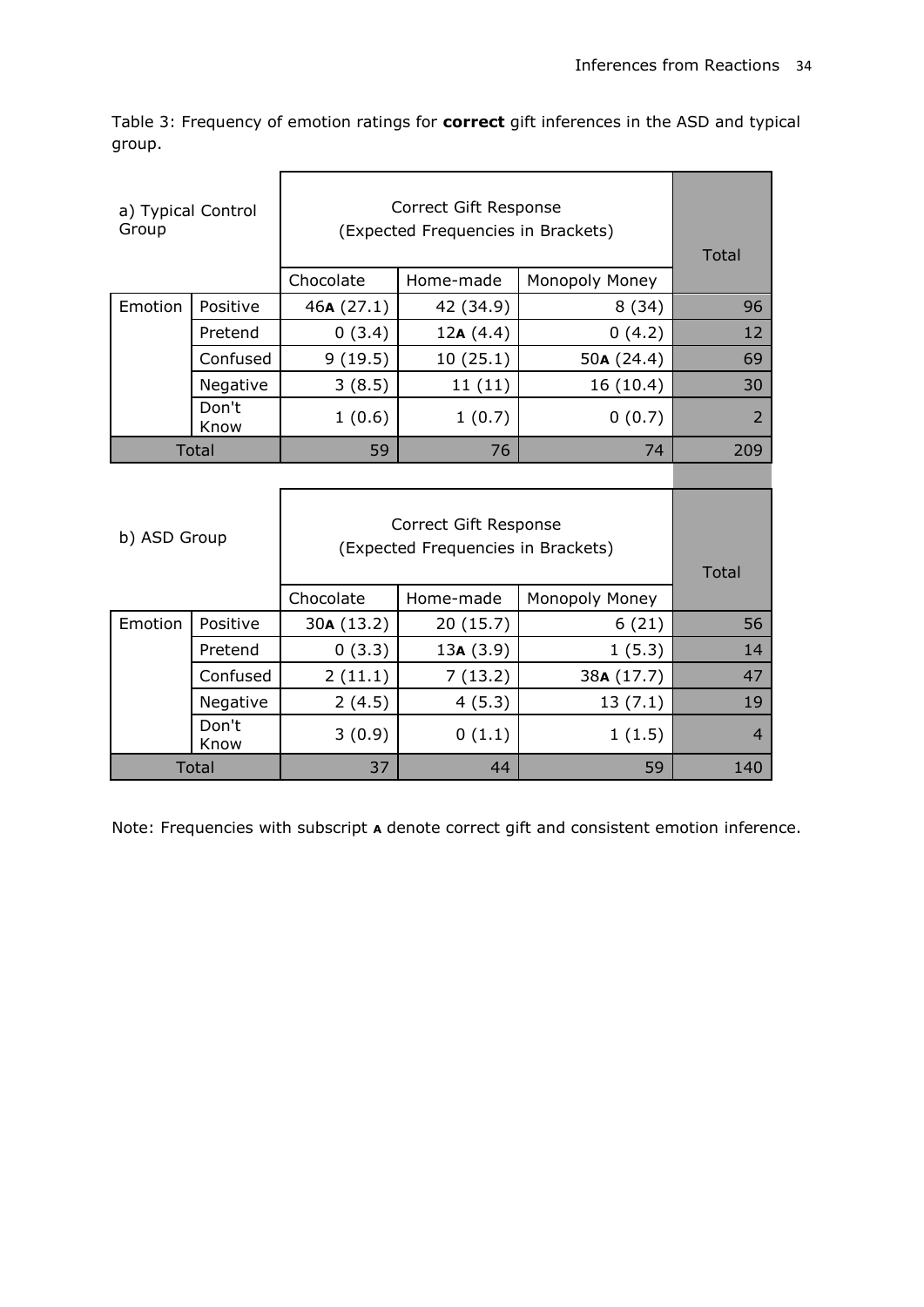Table 4: The frequency of emotion ratings for **incorrect** gift inferences in the ASD and typical group.

| a) Typical Control<br>Group |               | (Expected Frequencies in Brackets) | Total         |                   |               |     |
|-----------------------------|---------------|------------------------------------|---------------|-------------------|---------------|-----|
|                             |               | Chocolate                          | Home-<br>made | Monopoly<br>Money | Don't<br>Know |     |
| Emotion                     | Positive      | 61a $(31.5)$                       | 13 (25.6)     | 6(23.4)           | 1(0.4)        | 81  |
|                             | Pretend       | 0(2.7)                             | 5a $(2.2)$    | 2(2)              | 0(0)          |     |
|                             | Confused      | 9(21)                              | 21(17)        | 24a(15.6)         | 0(0.3)        | 54  |
|                             | Negative      | 3(18.3)                            | 21(14.8)      | 23(13.6)          | 0(0.2)        | 47  |
|                             | Don't<br>Know | 1(0.4)                             | 0(0.3)        | 0(0.3)            | 0(0)          |     |
| Total                       |               | 74                                 | 60            | 55                |               | 190 |

| a) ASD Group |               | (Expected Frequencies in Brackets) | Total               |                   |               |     |
|--------------|---------------|------------------------------------|---------------------|-------------------|---------------|-----|
|              |               | Chocolate                          | Home-<br>made       | Monopoly<br>Money | Don't<br>Know |     |
| Emotion      | Positive      | 63a(33)                            | 16 (30.2)           | 6(18.3)           | 3(6.4)        | 88  |
|              | Pretend       | 0(6.7)                             | 15 <b>a</b> $(6.2)$ | 3(3.7)            | 0(1.3)        | 18  |
|              | Confused      | 1(14.6)                            | 24 (13.4)           | 14a $(8.1)$       | 0(2.8)        | 39  |
|              | Negative      | 1(9)                               | 7(8.2)              | 13(5)             | 3(1.7)        | 24  |
|              | Don't<br>Know | 7(8.6)                             | 4(7.9)              | 4(4.8)            | 8(1.7)        | 23  |
| Total        |               | 72                                 | 66                  | 40                | 14            | 192 |

Note: Frequencies with subscript **a** denote incorrect gift with consistent emotion inference.